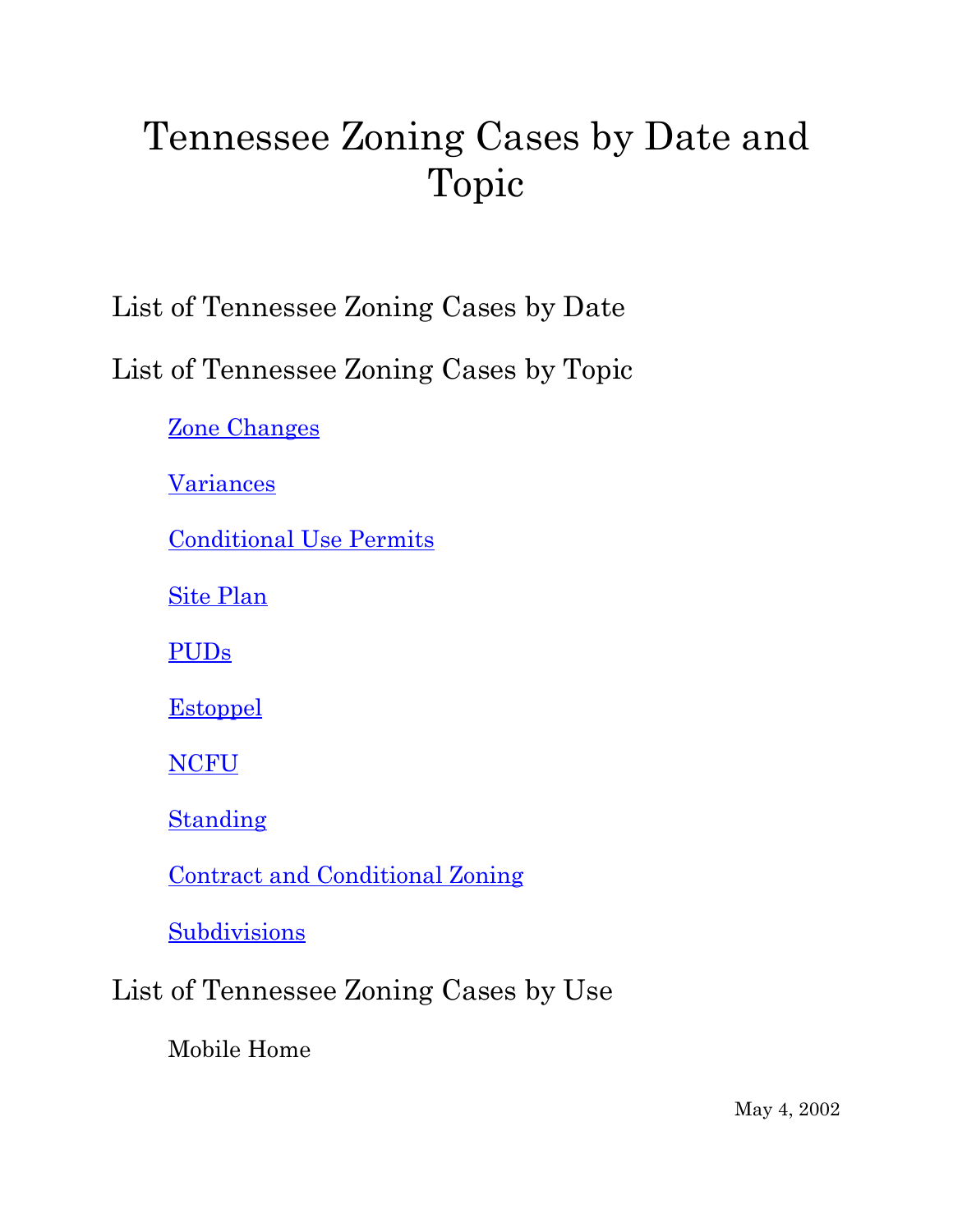Ingress/Egress

Non-profit commercial activities

Quarry

Auto Salvage/Junkyard

Adult Entertainment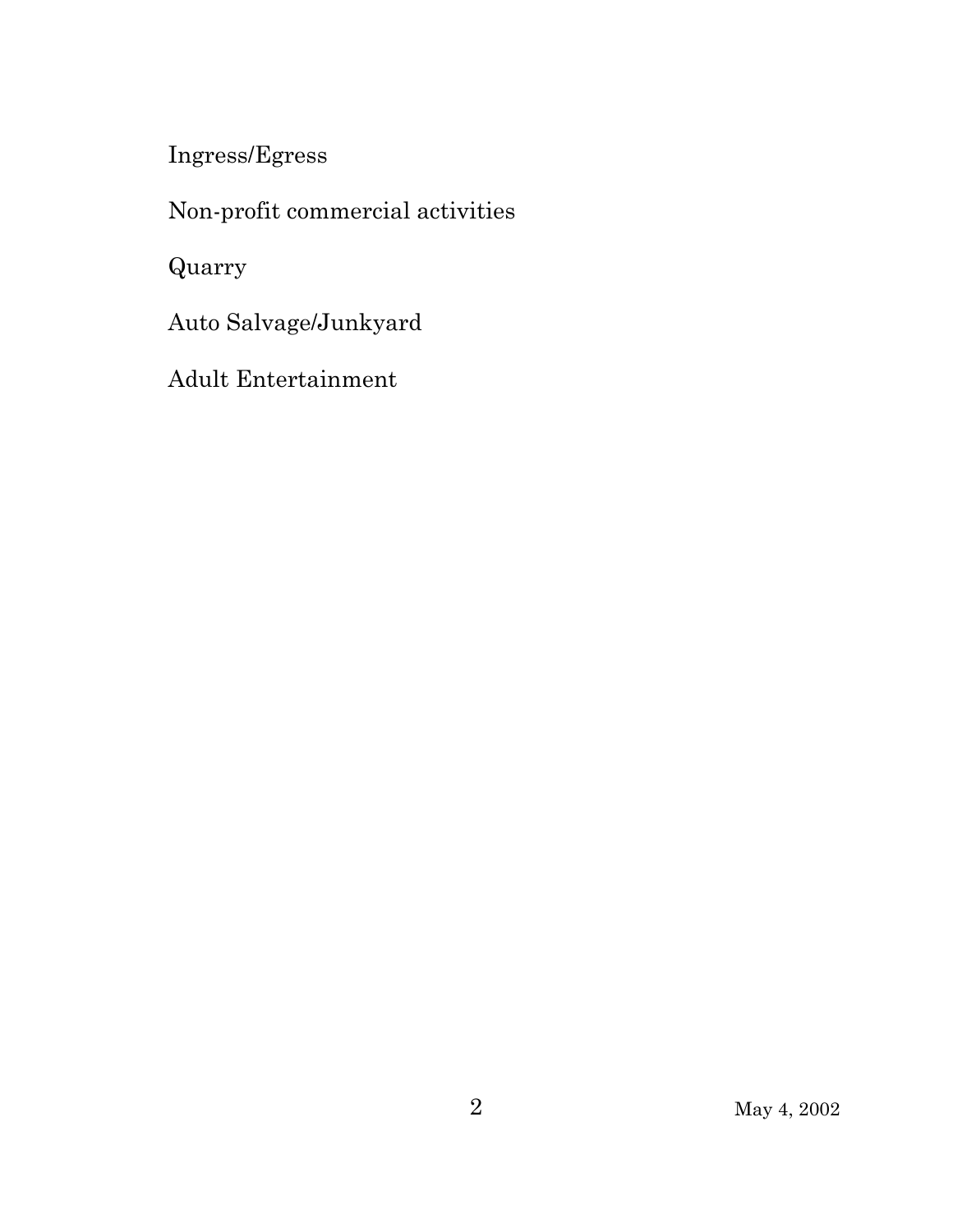# Tennessee Zoning Cases Chronologically

- 1. State v Newton, 3 Tenn. C. C. A. 93 (1912)
- 2. Spencer-Sturla v City of Memphis, 155 Tenn. 70,290 S.W. 2d 608 (1926) Zone change--this is the first significant zoning ordinance in Tennessee
- 3. White v Gulf Refining Company, 156 Tenn. 474, 2 S.W. 2d 414 (1928)
- 4. Schevenell v Memphis, 8 Tenn. App. 22 (1928)
- 5. McKelley v Murfreesboro, 162 Tenn. 304, 36 S.W. 2d 99 (1931)
- 6. Higgs v City of Martin, 164 Tenn. 465, 51 S.W.2d 237 (1932) Service station w/i 300 feet of other uses.
- 7. State ex rel. Lightman v City of Nashville, 166 Tenn 191, 60 S.W. 2d 161 (1932) ZC: referral to MPC.
- 8. Qualls v City of Memphis, 15 Tenn. App. 575 (1932) Variance.
- 9. City of Memphis v Qualls, 16 Tenn. App. 387 64 S.W. 2d 584 (1933) Variance
- 10. Bubis v City of Nashville 174 Tenn 134, 124 SW 2d 238 (Tenn by Cook, Feb 4, 1939) [Yokley]
- 11. Dooley v. City of Cleveland, 175 Tenn. 439, 135 S.W. 2d 649

1 May 4, 2002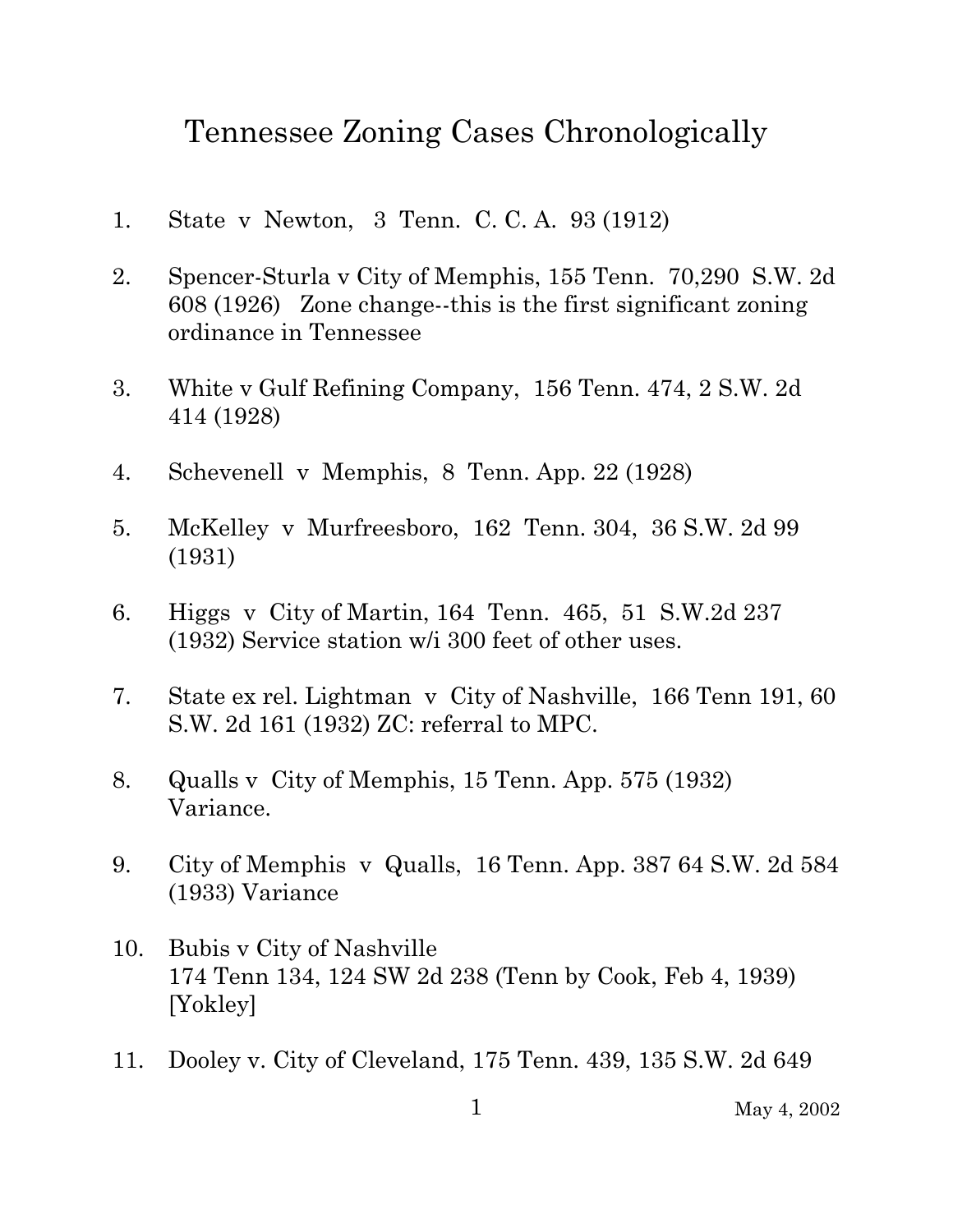(1940) Street vendors: ice cream

- 12. Howe Realty Company v City of Nashville, 176Tenn. 405, 141 S.W. 2d 904 (1940) Vested rights and equitable estoppel
- 13. City of Knoxville v Peters, 183 Tenn. 93, 191 S.W.2d 164 (1945) Enforcement: standing
- 14. Davidson County v Rogers, 184 Tenn. 327, 198 S.W.2d 812 (1946) Zone Change: original zoning
- 15. Meador v City of Nashville, 188 Tenn. 441, 220 S.W.2d 876 (1949) Accessory out-bldg on residential lot exclusion upheld.
- 16. Rawlins v Braswell, 191 Tenn. 285, 231 S.W.2d 1021 (1949) ZC: invalidated old service station ordiannce in favor of zoning
- 17. Brooks v City of Memphis, 192 Tenn. 371, 241 S.W.2d 432 (1950) Downzoning: (B Res & C Comm to A Res) upheld.
- 18. Red Acres Improvement Club v Burkhalter, 193 Tenn. 79, 241 S.W.2d 921(1951) Home occupation
- 19. Henry v White, 194 Tenn. 192, 250 S.W.2d 70 (1952) ZC overturned.
- 20. Henry v White, 195 Tenn. 383, 259 S.W.2d 862 (1953) Procedural.
- 21. City of Knoxville v Brown, 195 Tenn. 501, 260 S.W.2d 264 (1953) Enforcement: Interpret: ejusdem generis
- 22. Arendale v Rausch, 196 Tenn. 374, 268 S.W.2d 102 (1954)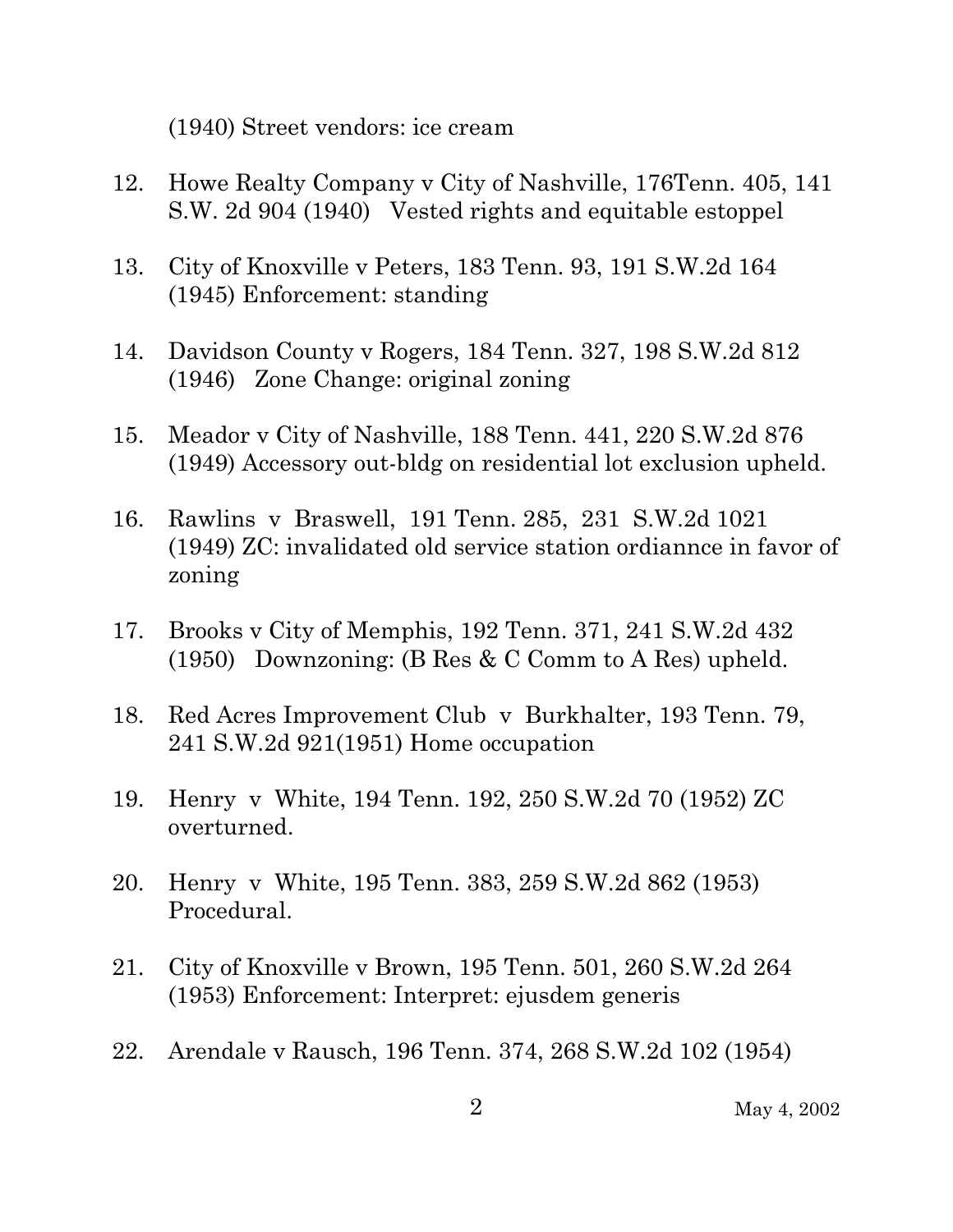Cert petition too late (use variance granted)

- 23. Grant v McCullough, 196 Tenn. 671, 270 S.W.2d 317 (1953) (spot zoning)
- 24. Clapp v Knox County, 197 Tenn. 422, 273 S.W.2d 694 (1951) (rezoning upheld and notice)
- 25. White v Henry, 199 Tenn. 219, 285 S.W. 2d 353 (1955) ZC upheld
- 26. Davidson County v Harmon, 200 Tenn. 575,2 92 S.W. 2d 777(by Burnett; July 20,1956) State immunity to local zoning ordinances.
- 27. Hickerson v Flannery, 42 Tenn. App. 329, 302 S.W. 2d 508 (1956) Ct aff'd issuance of CUP (involves the Sequoia Club)
- 28. City of Nashville v Askew, Tenn App by Hickerson Oct 6, 1959. Enforcement action and city lost.
- 29. City of Norris v Bradford, 204 Tenn. 319, 321 S.W. 2d 543 (1959) Front yard fences -- aesthetics not enough
- 30. State ex rel. Wright v. City of Oak Hill, 204 Tenn. 353, 321 S.W. 2d 557 (1958) Enforcement: bldg permit improperly refused.
- 31. Moore v Memphis Stone and Gravel Company, 47 Tenn. App. 461, 339 S.W. 2d 29 (1959) Enforcement
- 32. City of Memphis v Sherwood Building Company, 208 Tenn. 17, 343 S.W. 2d 869 (1961) Downzoning invalidated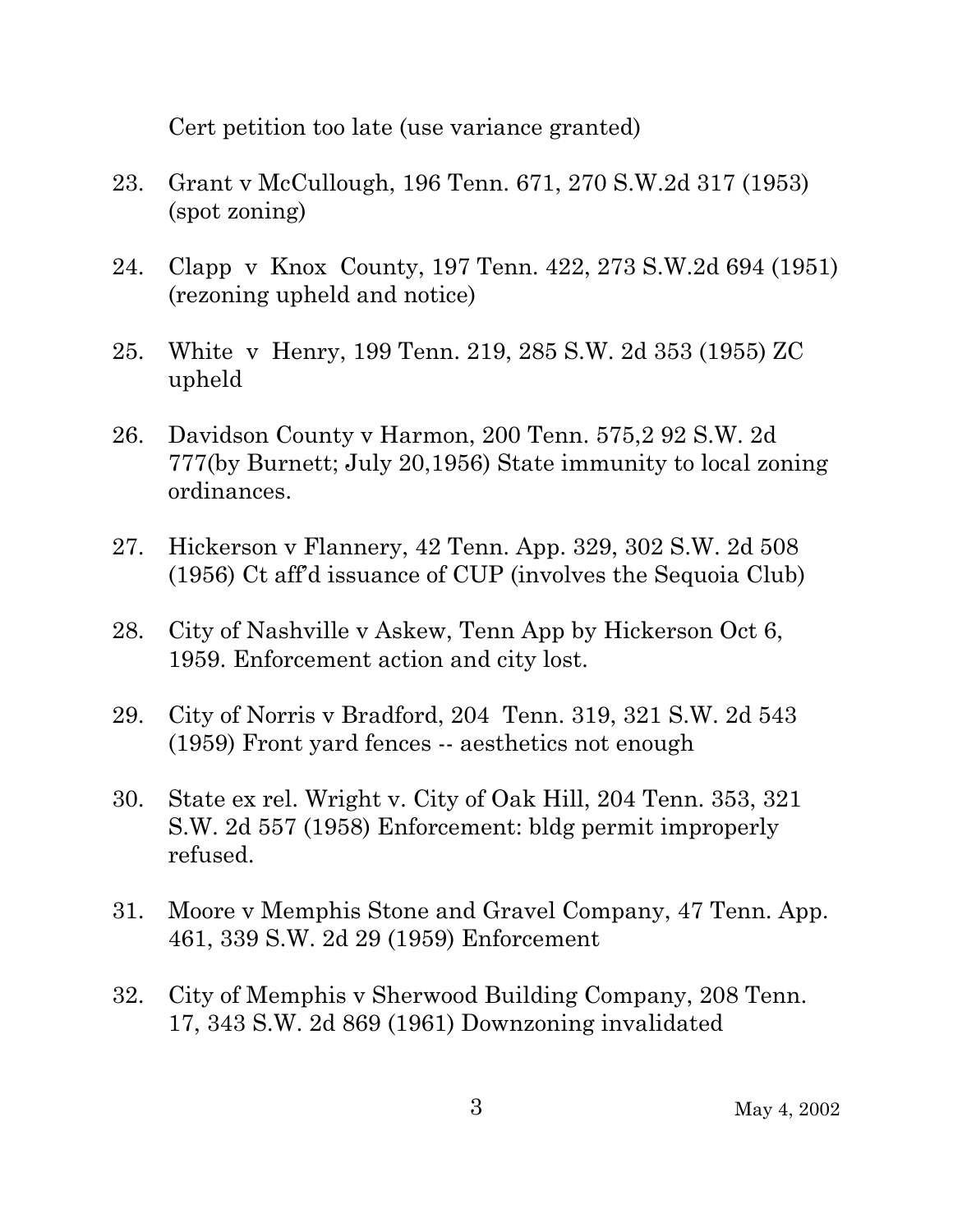- 33. State ex rel. Morris v City of Nashville, 207 Tenn. 672, 343 S.W. 2d 847 (1960) Enforcement: mobile home (Yokley & Jennings)
- 34. Hagaman v Slaughter, 49 Tenn. App. 338, 354 S.W. 2d 818 (1961) Enforcement: junk yard
- 35. State ex rel. Smith v City of Nashville, 51 Tenn. App. 23, 364 S.W. 2d 106 (1962) Mobile Home (Yokley)
- 36. Davidson County v Hoover, 211 Tenn. 223, 364 S.W. 2d 879 (1962) Accessory use: beauty shop
- 37. Carter v Board of Zoning Appeals of the City of Nashville, 214 Tenn. 42, 337 S.W. 2d 914 (1964) Variances Time frame within which to appeal under the common law writ of certiorari
- 38. Reddoch v Smith, 214 Tenn 213, 379 SW 2d 641 (by Burnett, May 8, 1964) The grandaddy of all variance cases
- 39. Schneider v Lazarov, 216 Tenn. 1, 390 S.W. 2d 197 (1965) estoppel and vested rights
- 40. Holredge v City of Cleveland, 218 Tenn. 239, 402 S.W. 2d 709 (1965) zone change
- 41. Ruckhart v Schubert, 223 Tenn. 215, 443 S.W. 2d 466 (1969) ZC: merits not discussed
- 42. Stevenson v Palmer, 448 S.W.2d 67 (Tenn. 1969) Variance: conditions
- 43. Ruckhart v Schubert, 224 Tenn. 139, 451 S.W. 2d 682, (1970)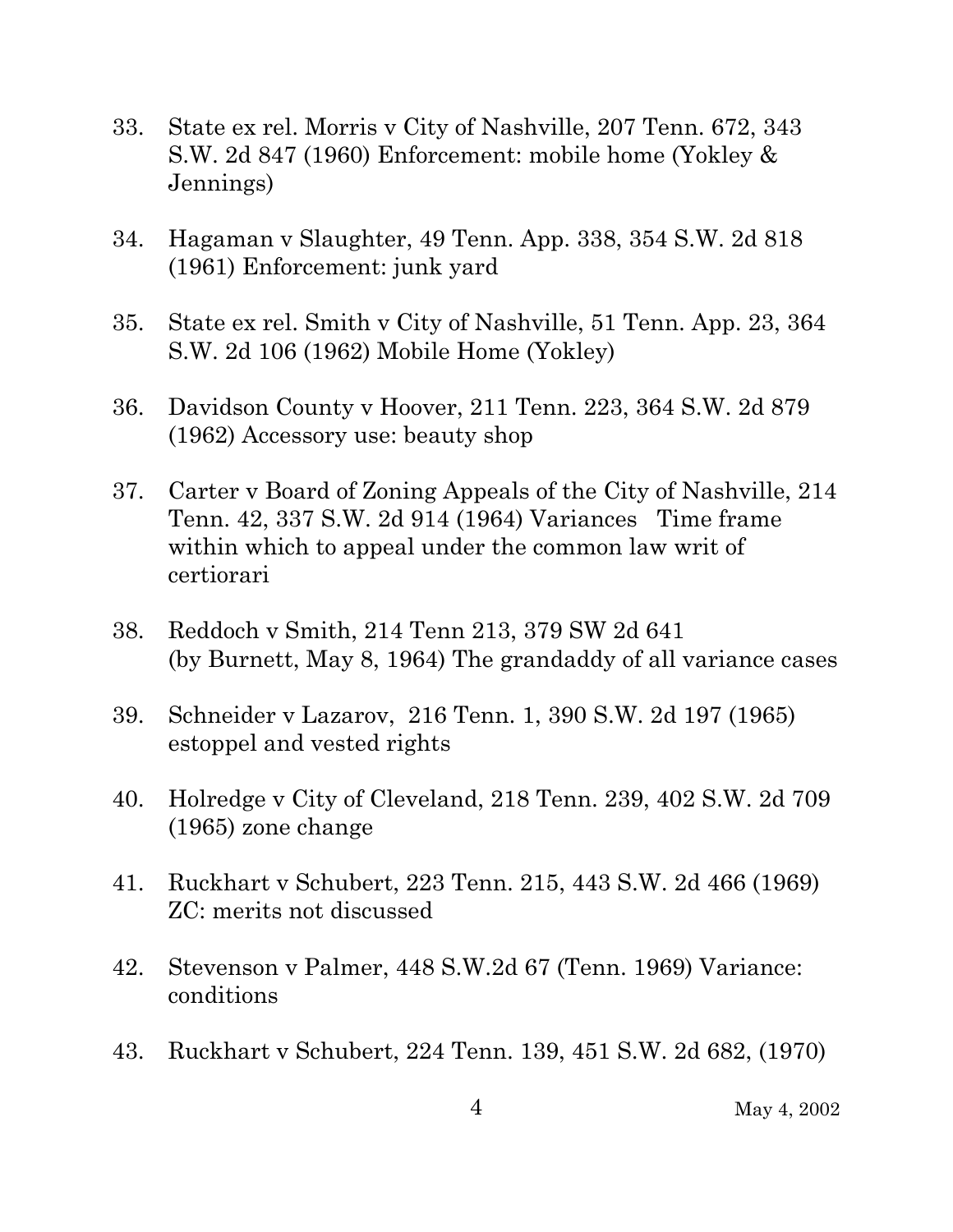ZC upheld

- 44. Bayside Warehouse Company v City of Memphis, 470 S.W. 2d 375 (Tenn. App. 1971) Downzoning overturned
- 45. Shatz v Phillips, 225 Tenn. 519, 471 S.W. 2d 944 (1971) No basis for use restriction
- 46. Glankler v City of Memphis, 481 SW 2d 376 (Tenn by McCanless, June 5, 1972) Variance
- 47. Houston v Memphis and Shelby County Board of Adjustment 488 SW 2d 387 (Tenn App WS by Matherne; July 26, 1972) Variance
- 48. State ex rel. Poteat v Bowman, 491 S.W. 2d 77 (Tenn. 1973) Site plan(?) -- must go to BZA b/f appeal (Yokley)
- 49. City of Oak Hill v State ex rel. First Christian Church, 492 S.W.2d 915 (Tenn. 1973) Enforcement: interpretation
- 50. Union Trust Co v Williamson County BZA, 500 SW 2d 608 (Tenn by Fones, Oct 1, 1973) Variance
- 51. Haymon v City of Chattanooga, 513 S.W. 2d 185 (Tenn. App. 1973) Conditional zoning
- 52. Jagendorf v City of Memphis, 520 S.W. 2d 333 (Tenn. 1974) ZC: 4/5ths vote w/ 20% protest
- 53. Harrell v Hamblen County Quarterly Court, 528 S.W. 2d 205 (Tenn. App. 1975) CUP -- mobile homes
- 54. Wilgus v City of Murfreesboro, 532 S.W. 2d 50 (Tenn. App.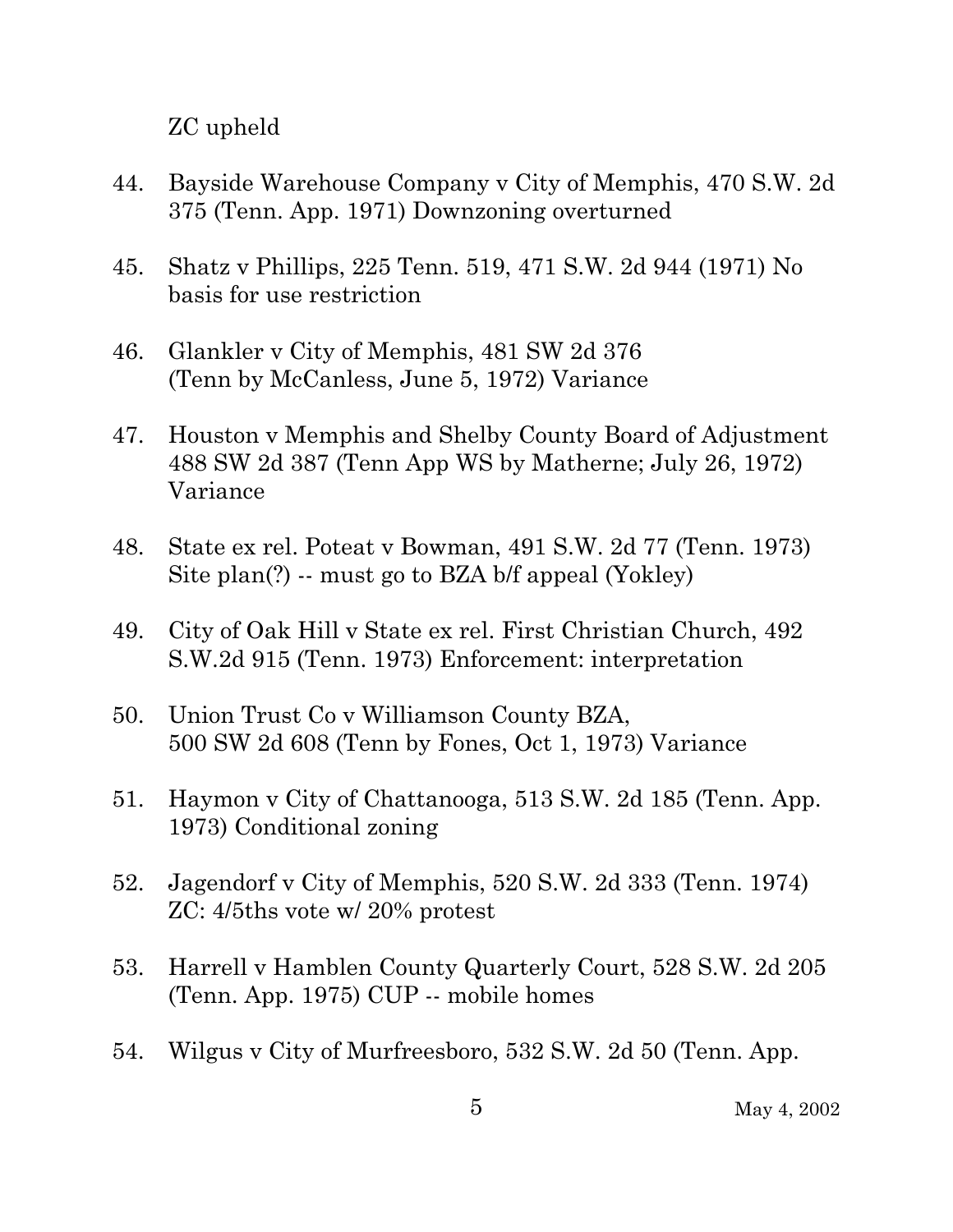1975) Zone change and circumstances under which re-referral must be made to MPC.

- 55. Maple Manor v The Metropolitan Government of Nashville and Davidson County, 543 S.W. 2d 593 (Tenn. App. 1975) Road closing
- 56. Mobile Home City of Chattanooga v Hamilton County, 552 S.W. 2d 86 (Tenn. App. 1976) Mobile Home: 5 acrea minimum lot size
- 57. England v Metropolitan Board of Zoning Appeals, Davidson County Chancery, Chancellor Ben Cantrell; variance reversed; lack of findings of fact. A-6014-A (1976)
- 58. Griffin v Metropolitan Board of Zoning Appeals, Davidson County Chancery, Chancellor Allen High; non-conforming use; A-5886 (1976)
- 59. Metropolitan Council v Metropolitan Board of Zoning Appeals, Davidson County Chancery, Chancellor Robert Brandt; variance sustained upon insufficient proof; A-6291. (1976)
- 60. Barnett v Memphis and Shelby County Board of Adjustment, 2 TAM 7-16 (WS Ct Apps by Matherne; Dec 29, 1976; appeal den. cro (1976) variance reversed. Good language in opinion concerning uniqueness of the land as a necessary criterion for variance.
- 61. Campbell v Nance, 555 S.W. 2d 407 (Tenn. App. 1976) ZC denied by LLB + rev'd by Ct
- 62. Torbett v Anderson, 564 S.W. 2d 676 (Tenn. App. 1978) Auto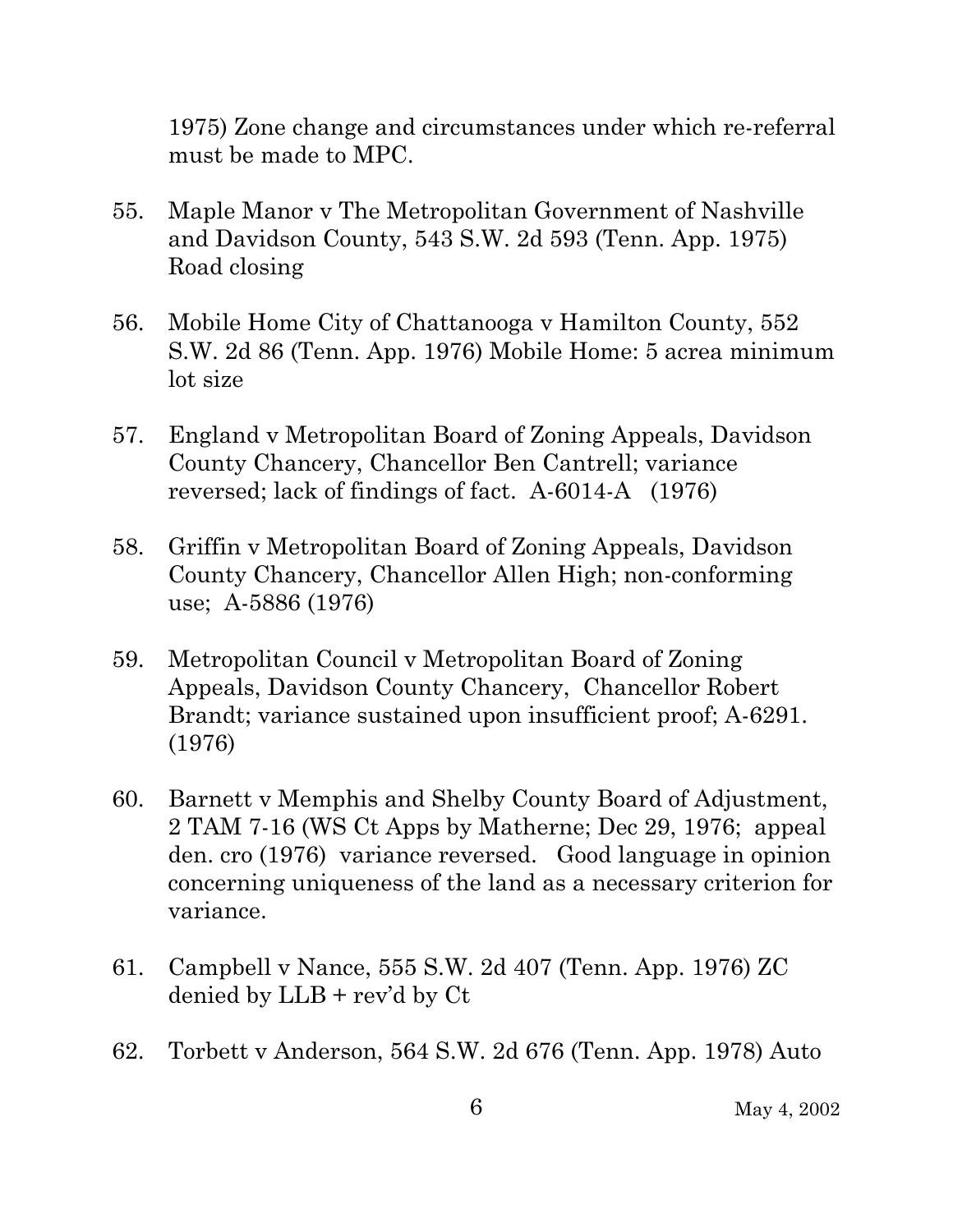repair impermissible in res area.

- 63. McClurkan v Metropolitan Board of Zoning Appeals, 565 S.W. 2d 495 (Tenn App MS by Drowota; April 1, 1977) Variance
- 64. City of Gallatin v Sumner County BZA, Tenn App MS by Shriver, July 29, 1977. This case calls the application a variance but it sounds more like a conditional use permit.
- 65. Draper v Haynes, 567 S.W. 2d 462 (Tenn. 1978) Subdivision
- 66. Creative Displays of Knoxville, Inc., v City of Pidgeon Forge, 576 S.W. 2d 356 (Tenn. App. 1978) NCFU
- 67. Bomar v Metropolitan Board of Zoning Appeals, Davidson County Chancery, Chancellor Allen High, CUP denied b/c of failure to comply with all specific conditions; (1978)
- 68. South Central Bell v Metropolitan Governement, Davidson County Chancery, Chancellor High,(1978) CUP / special public facilities
- 69. Duzak v Smith, 4 TAM 6-6 (Tenn App MS by Drowota; Jan 15, 1979) Denial of Variance upheld [Robert Rutherford]
- 70. Metropolitan Government v Kochinko, Davidson County Chancery, Chancellor Brandt, adult entertainment / (1979)
- 71. Fiser v City of Knoxville, 584 S.W. 2d 659 (Tenn. App. 1979) ZC denied by LLB + upheld
- 72. Sexton v Anderson County, 587 S.W. 2d 663 (Tenn. App. 1979) CUP for sanitary landfill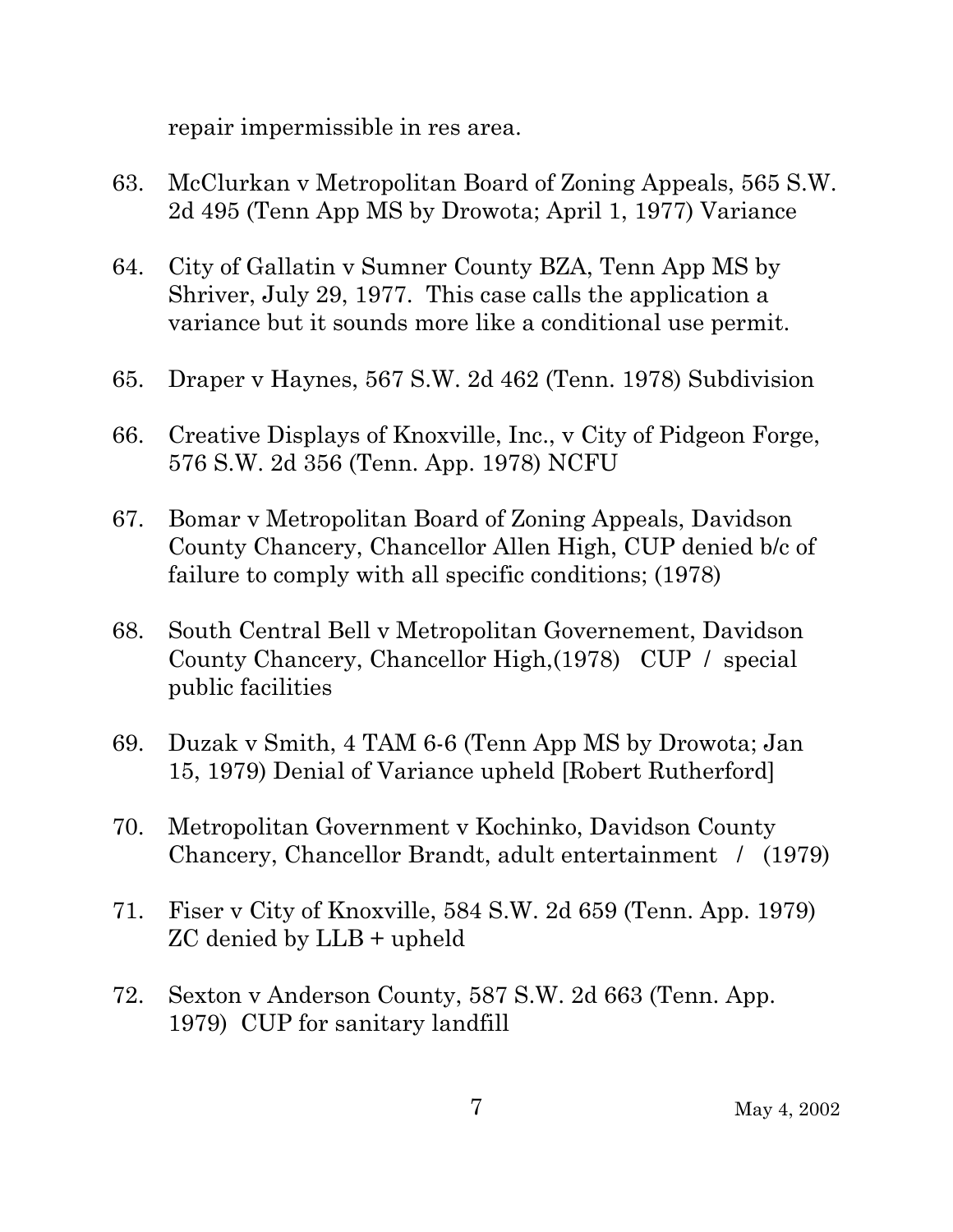- 73. Robilio v Bridger, 4 TAM 35-18 (Tenn App WS by Summers; Aug 3, 1979) No notice necessary for approval of subdivision plat.
- 74. Towe v City of Hendersonville, 5 TAM 4-10 (Tenn App MS by Lewis; 1979) Repeal of cluster zoning provision; equitable estoppel.
- 75. State ex rel. Collier v City of Pidgeon Forge, 599 S.W. 2d 545 (Tenn. 1980) ZC pursuant to annexation upheld
- 76. Tillman v City of Germantown, 601 S.W. 2d 35 (1980) Enforce
- 77. Foley v Hamilton, 603 S.W. 2d 151 (Tenn. App. 1980) Subdivision
- 78. Horrell v Young, Davidson County Chancery Court, Chancellor Brandt, failure of the Board to timely file transcript (1980)
- 79. Hirshenberg v Metropolitan Board of Zoning Appeals, Davidson County Chancery, Chancellor Brandt, (1980) use variance.
- 80. Warner v Metropolitan Board of Zoning Appeals, Davidson County Chancery Court, Chancellor Brandt, CUP / (1980)
- 81. Woodmen of the World v Metropolitan Board of Zoning Appeals, Davidson County Chancery Court, Chancellor Ben Cantrell, Conditional use permit (1980) [GAD]
- 82. Schott v Metropolitan Board of Zoning Appeals, Davidson County Chancery Court, Chancellor Brandt, variance reversed, (1980) and case sustained on appeal, see below.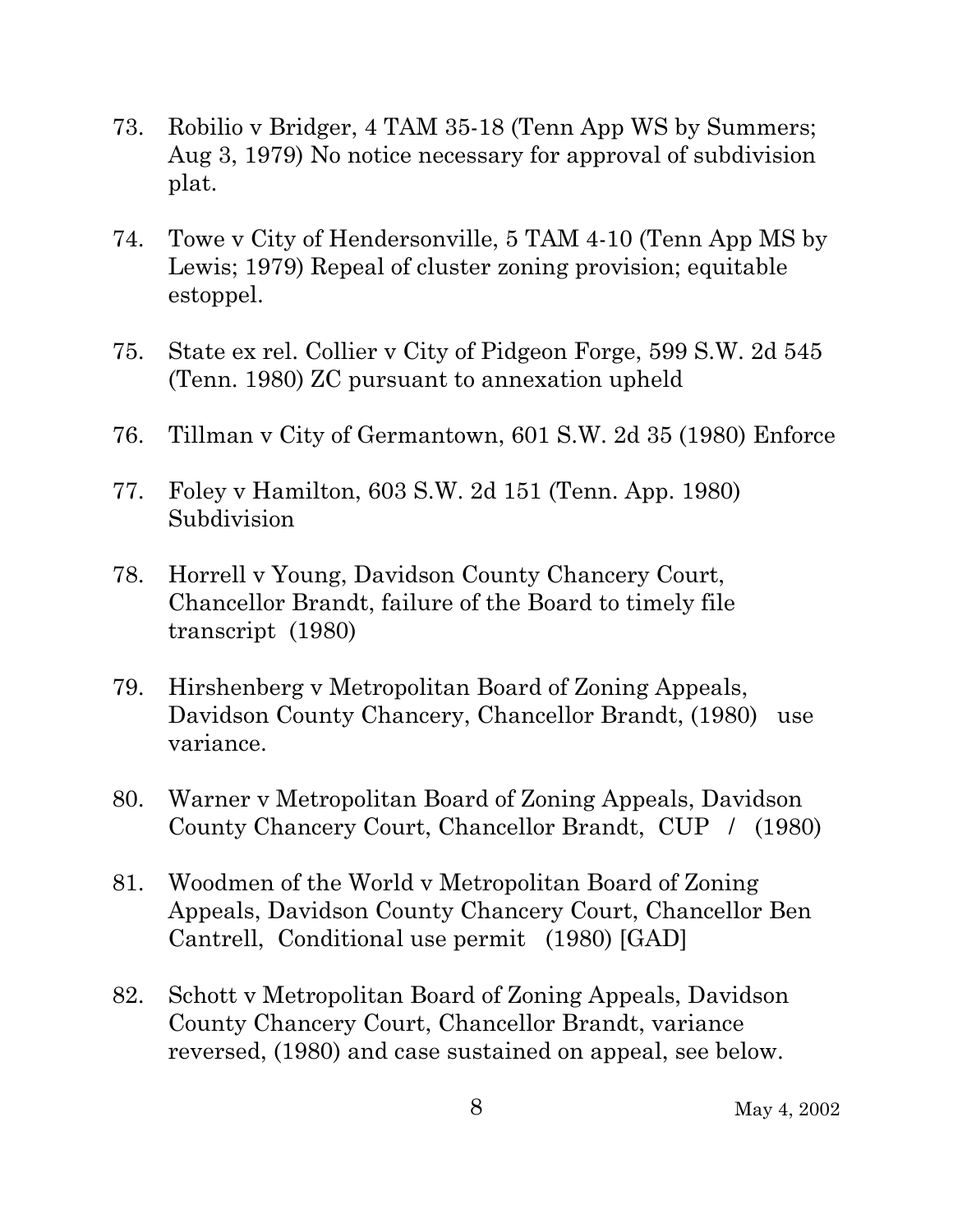[GAD]

- 83. Sherrill v Metropolitan Board of Zoning Appeals, Davidson County Chancery Court, Chancellor Brandt, very unusual case, 1980. [GAD] See also case # 96
- 84. Denny v Neal, 6 TAM 12-8 (MS Ct App by Cantrell; Feb 4, 1981) Abandonment of NCFU
- 85. Schott v Metro Board of Zoning Appeals, 6 TAM 21-6 (Tenn App MS by Todd, March 26, 1981) [GAD]
- 86. State of Tennessee v Smith, 618 S.W. 2d 474 (Tenn. 1981) Highway beautification case; court seems to say that aesthetics alone may justify police power regulation.
- 87. State ex rel C & S Builders v Fairview Municipal Planning Commission, July 28, 1981; MS by Cantrell. Subdivision approval where MPC fails to act w/i 30 days.
- 88. Rives v City of Clarksville, 618 S.W. 2d 502 (Tenn. App. 1981) Amortization of a NCFU.
- 89. Barret v County of Shelby, 619 S.W. 2d 390 (Tenn. App. 1981) General plan importance (almost nil). ZC upheld
- 90. Davis v Metropolitan Government, 620 S.W. 2d 532 (Tenn. App by Todd; 1981) Enforcement
- 91. Davis v Blount County Beer Board, 621 S.W. 2d 149 (Tenn. 1981) This beer board case has implications for land use planning law particularly in the area of certiorari)
- 92. Pakrul v Barnes, 631 S.W. 2d 436 (Tenn. App. 1981)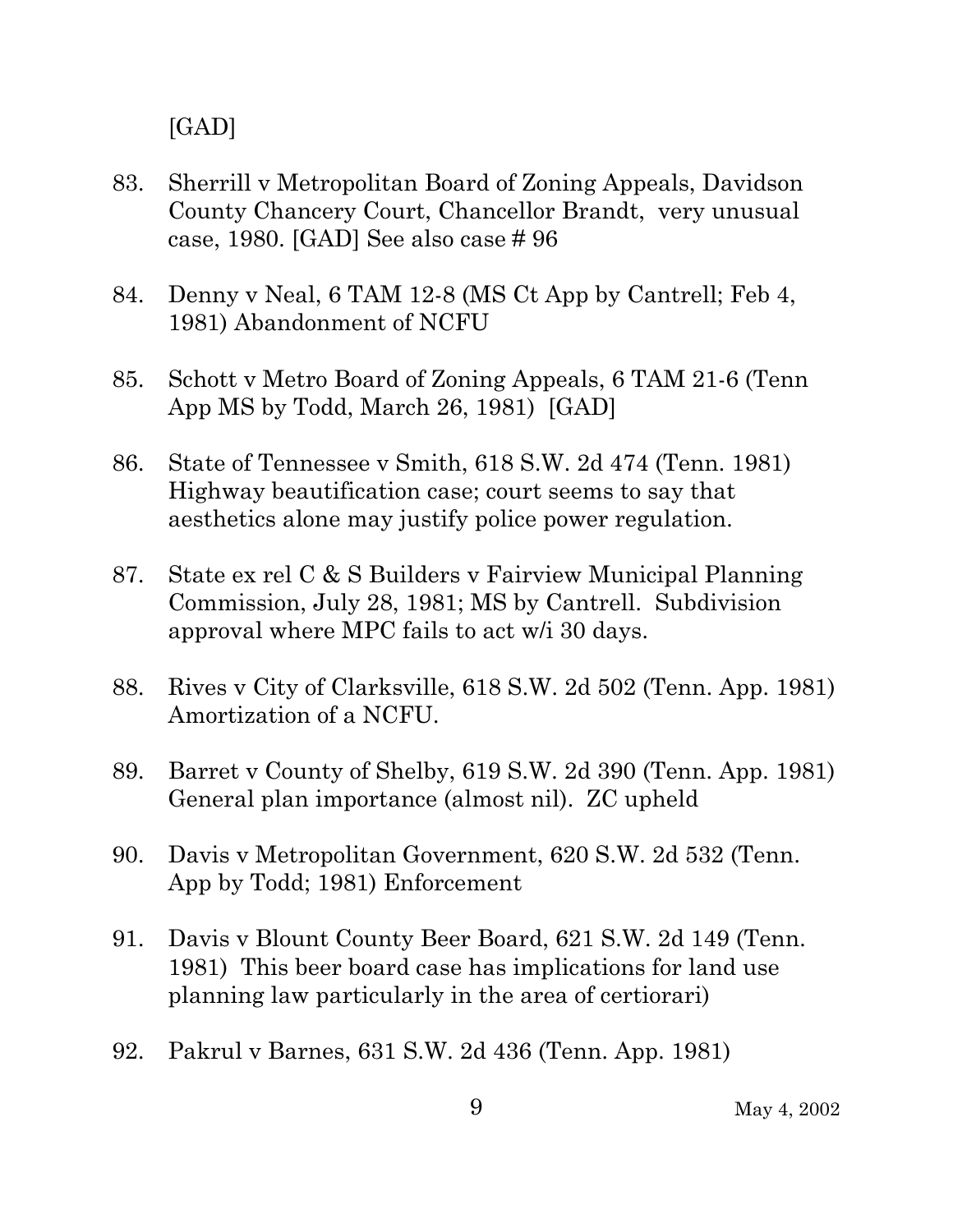Rescission of real estate contract based on misrepresentation as to zoning denied

- 93. Piper v Metropolitan Board of Zoning Appeals, Davidson County Chancery Court, Chancellor Brandt, denial of variance sustained; (1981) [GAD]
- 94. Belmont-Hillsboro Neighbors v Metropolitan Board of Zoning Appeals, Davidson County Chancery Court, Chancellor Kilcrease, grant of variance sustained; (1981) [GAD]
- 95. Metropolitan Government v Metropolitan Board of Zoning Appeals, Davidson County Chancery Court, Chancellor Kilcrease, Board finding on a legally non-conforming use reversed (1981)
- 96. Sherrill v Metropolitan Government, Tenn App MS by Todd; Aug 17, 1981. [GAD] See also case # 83
- 97. State of Tennessee ex rel Cowetta News v City of Memphis, 6 TAM 44-14 (Tenn App WS by Matherne; Sept 8, 1981) Adult entertainment
- 98. Herrin v Liles d/b/a Liles Construction Company, 6 TAM 6 -? (Tenn App ES by Franks; Dec 19, 1981) Storage of construction equipment is not an accessory to residential uses.
- 99. State of Tennessee ex rel. Chemical Waste Services v Konigsberg, 636 S. W. 2d 430 (Tenn. 1982) Estoppel and vested rights.
- 100. Nichols v Tullahoma Open Door, 640 S.W. 2d 13 (Tenn. App. 1982) Group homes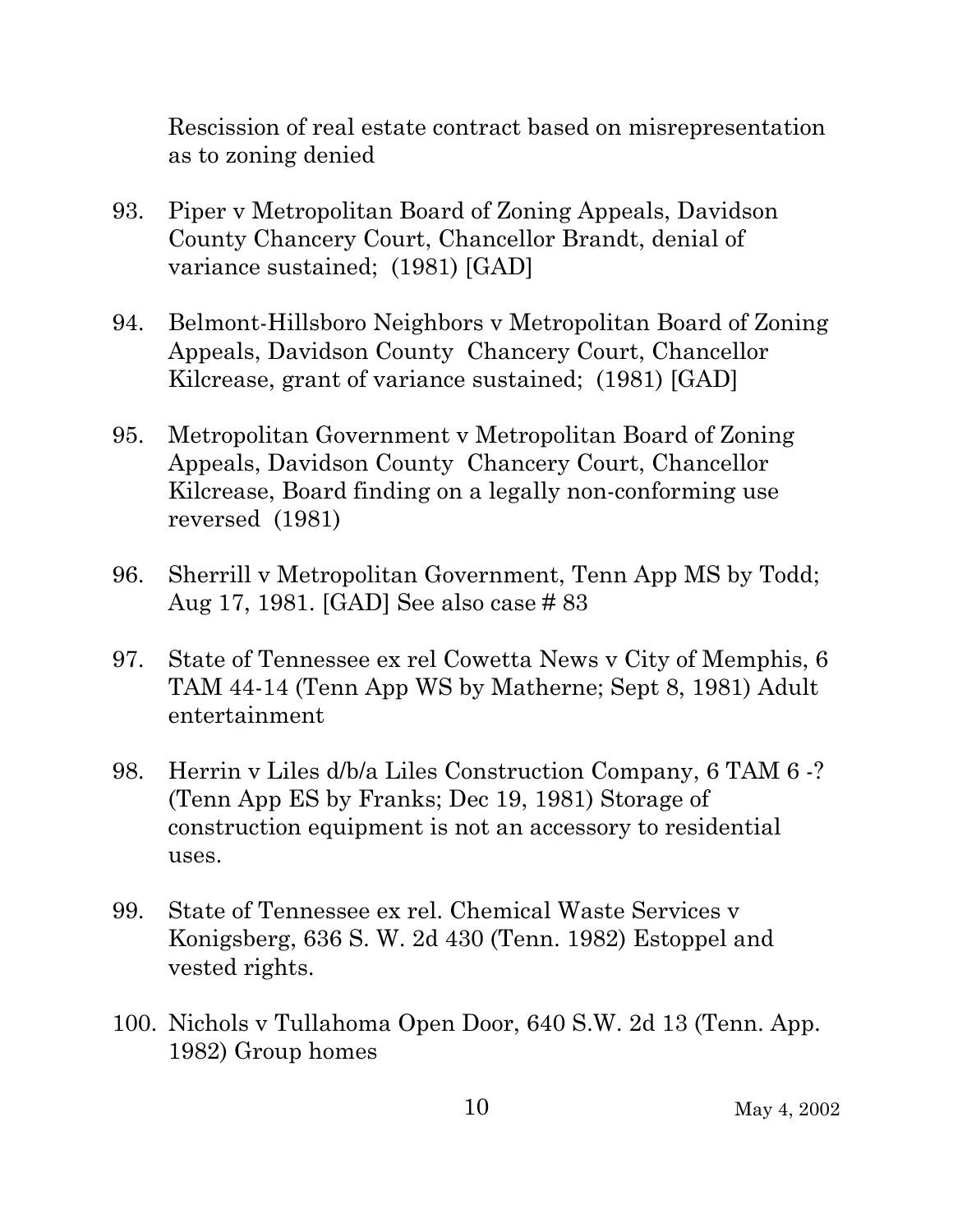- 101. Tamberino v Metropolitan Board of Zoning Appeals, Davidson County Chancery Court, Chancellor Kilcrease, home occupation or accessory use denied by MBZA and affirmed by Court (1982) [GAD]
- 102. Royal Oaks Homeowners Association v City of Franklin, Williamson County Chancery Court, permit revocation (1981) but heard by Chancellor High
- 103. Womble v Smith, Tenn App MS by Lewis; May 1982. Enforcement action w/ annexation background.
- 104. Biggs v Metro BZA, 7 TAM 27-17 (Tenn App WS by Matherne; May 18, 1982) [GAD] Variance
- 105. Prahl v Knox County, 7 TAM 30-16 (Tenn App WS at Knoxville by Summers; June 9, 1982) Zone change.
- 106. Tinsley Enterprises v City of Knoxville, 7 TAM 32-16 (Tenn App ES by Goddard; June 25, 1982) Zone change.
- 107. Burns v Metro Board of Zoning Appeals, July 13, 1982, MS by Lewis. This is a CUP involving the David Lipscomb property, the athletic complex.
- 108. Pizza Hut v Sevierville BZA, 7 TAM 38-12 (Tenn App by Franks; Aug 12, 1982) Variance
- 109. Action for Animals v Metropolitan Board of Zoning Appeals, Davidson County Chancery Court, Chancellor High, review of decision of zoning administrator (commercial use in residential zone district) (1982)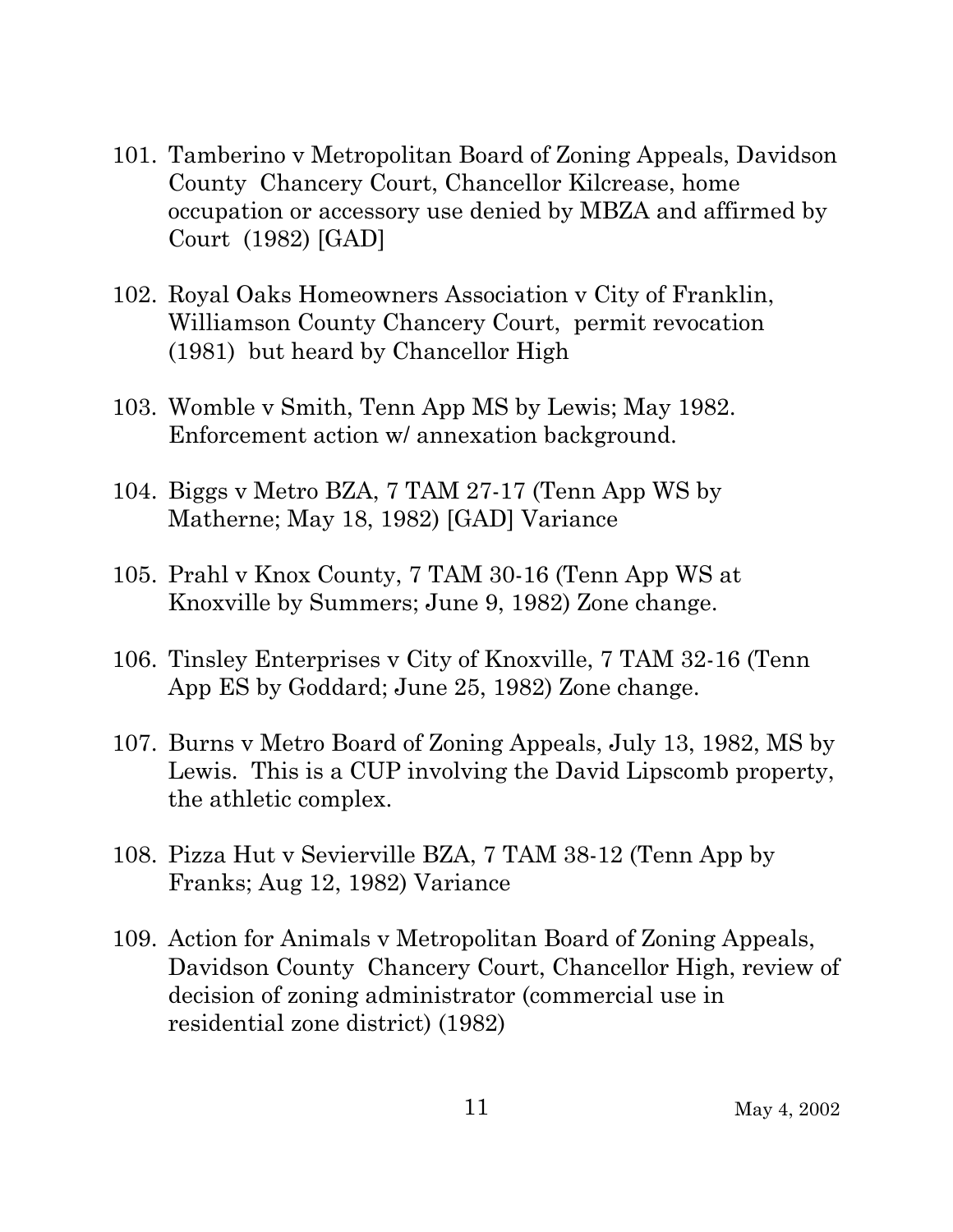- 110. Fallin v Knox County Board of Commissioners, 656 S.W. 2d 338 (Tenn. 1983) ZC upheld
- 111. Merrit v Wilson County BZA, 656 SW 2d 846 (Tenn App 1983) CUP for apartment complex [GAD]
- 112. Foley v Hamilton, 659 S.W.2d 356 (Tenn. 1983) Subdivision
- 113. Moser-Biddle Corporation v Town of Farragut, 8 TAM 37-11 (Tenn App WS at Knoxville by Crawford; Aug 5, 1983). Civil rights claim
- 114. Samples v Sharp, 8 TAM 39-13 (Tenn App WS by Crawford; Aug 25, 1983) Ct affirms denial of variance for a carport
- 115. Mullins v City of Knoxville, 665 S.W. 2d 393 (Tenn. App. 1983) PUD or CUP (?)
- 116. Nance v City of Memphis, 672 S.W. 2d 208 (Tenn. App. 1983) See also #188 PUD or CUP (?)
- 117. Treadway v Steine, Davdison County Circuit Court, Judge Everitt, manner of adoption of Comzo (1983)
- 118. Hamilton Bank of Johnson City v Williamson County Regional Planning Commission, 729 F. 2d 402 (6th Cir. 1984) (this is same case as US Supreme Court case by same name)
- 119. AME, Inc. v Metropolitan Board of Zoning Appeals, Davidson County Circuit Court, Judge Kurtz, constitutionality of COMZO (1984)
- 120. State ex rel. SCA Chemical Services Inc, v Sanidas, 681 S.W. 2d 557 (Tenn. App. 1984)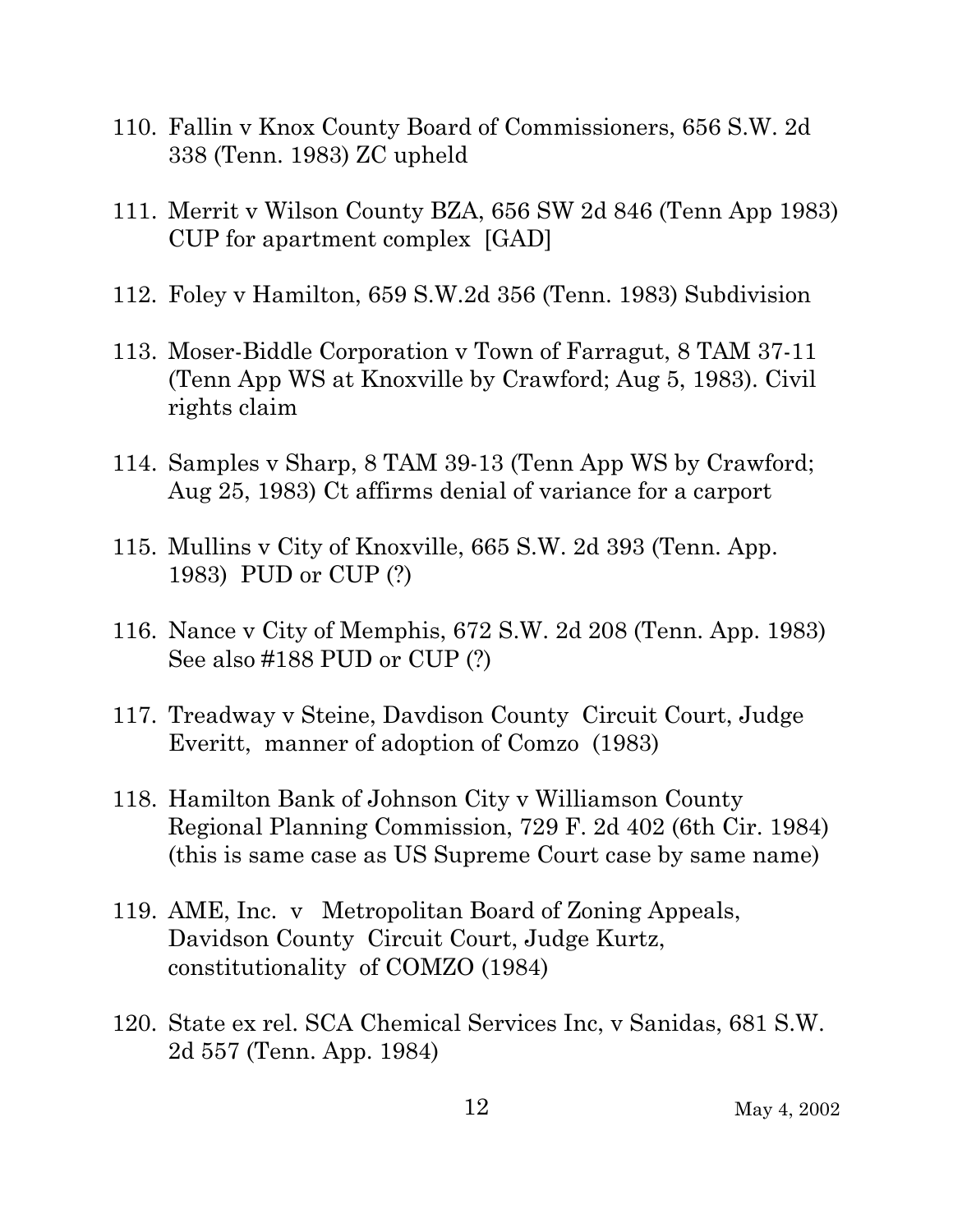- 121. Keeton v City of Gatlinburg, 684 S.W. 2d 97 (Tenn. App. 1984) ZC denied by LLB and upheld.
- 122. State ex rel Williamson County Planning Commission v Luna, Nov 1, 1984, opinion by Koch; suit to collect on bonds posted by developer; developer wins b/c all requirements had been met.
- 123. EE Rivers v Goodlettsville BZA, 10 TAM 7-11 (Tenn App MS by Cantrell; Jan 11, 1985) Sign case and altho Judge Cantrell mentions variances, it appears that the most significant aspect of the case was an administrative interpretation of the Goodlettsville ordinance.
- 124. Redbud Cooperative Corporation v Clayton, 700 S.W. 2d 551 (Tenn. App. 1985) Real estate PUD
- 125. Brooks v Fisher, 705 S.W. 2d 135 (Tenn. App. 1985) Site plan review.
- 126. Smith v City of Forest Hills, Feb 13, 1985; MS by Todd; NCFU and TCA 13-7-208. Reese Smith loses this one.
- 127. Cookeville Board of Zoning Appeals v Terry, 9 TAM 7-14 (Tenn App MS by Conner; Nov 18, 1985) excellent discussion of certiorari procedure
- 128. Ballin v Tooley, 10 TAM 36-15 (Tenn App WS by Highers; Aug 9, 1985) subdivision approved
- 129. Steele v Metropolitan Board of Zoning Appeals, Davidson County Chancery Court, Chancellor Brandt, conditional use permit, Italian Street Fair (1985) See also case # 135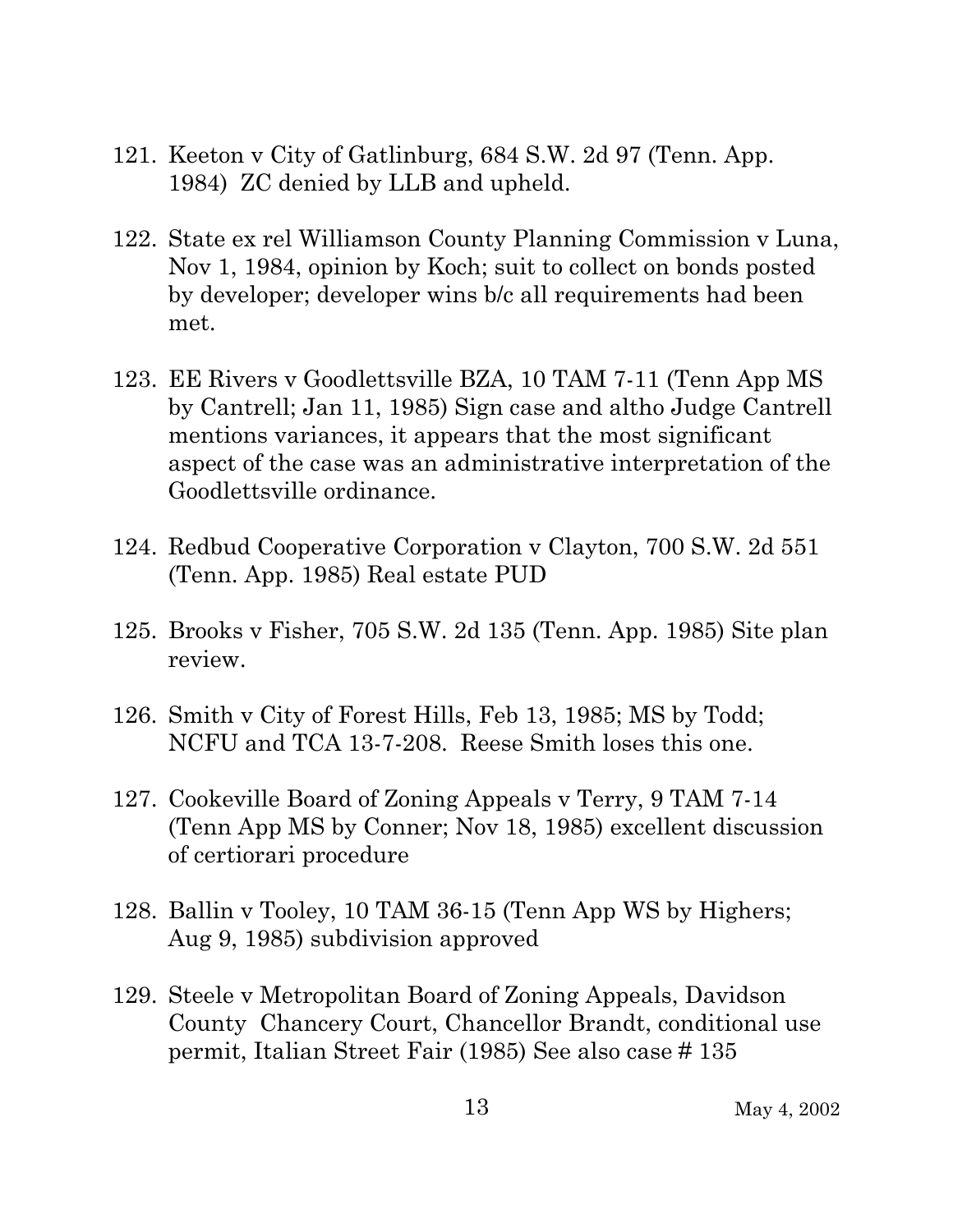- 130. Stone Man v Rutherford County Regional Planning Commission, 10 TAM 5-7 Court of Appeals, MS, Judge Koch, (1985) Rock quarry; conditional use permit
- 131. City of Chattanooga v Muse, July 16, 1985; ES by Franks. Non-profit commercial activity not allowed in residential district.
- 132. Hayes II v Metropolitan Board of Zoning Appeals, Davidson County Chancery Court, Chancellor Brandt, CUP, (1985) [GAD]
- 133. Jones v Milan BZA, 11 TAM 4-7 (Tenn App WS by Nearn; Dec 9, 1985) Variance case [Susan McGannon]
- 134. Hamilton Bank v BZA, 11 TAM 21-16 (Tenn App ES by Parrott; April 1, 1986) Variance
- 135. Steele v Metro BZA, 11 TAM 21-32 (Tenn App MS by Cantrell; April 2, 1986) CUP -- see also case # 129; 841 SW 2d 324 (Tenn. App. 1992)
- 136. Hite v Metropolitan Board of Zoning Appeals, Davidson County Chancery Court, Chancellor High,(1986) CUP
- 137. Morrison v Metropolitan Board of Zoning Appeals, Davidson County Chancery Court, Chancellor High, (1986) CUP [GAD]
- 138. SMS Community Housing v Memphis and Shelby County Board of Adjustment, (WS Ct Apps June 17, 1986 by Farmer). Special use; group home.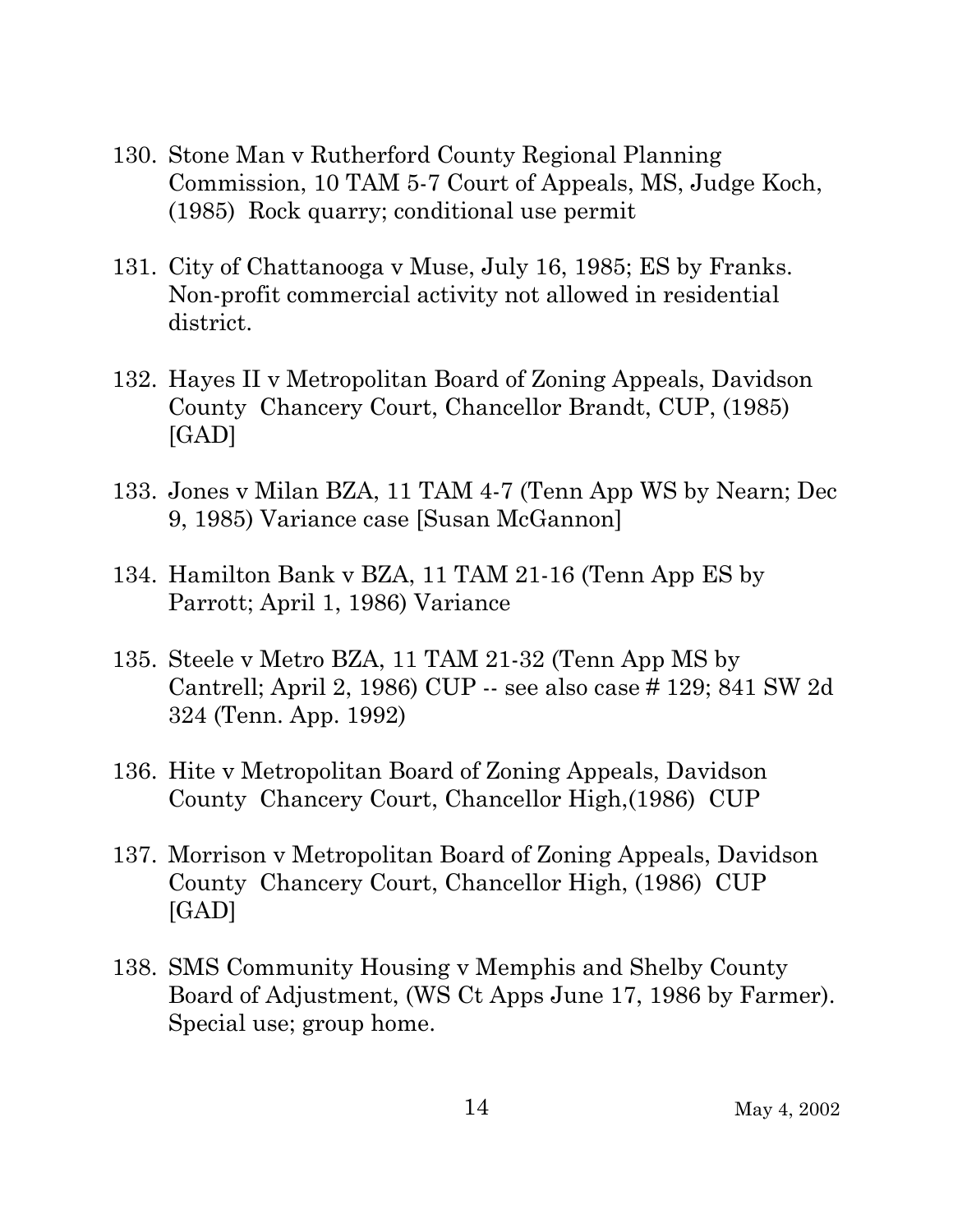- 139. Belmont-Hillsboro Neighbors v Metropolitan Board of Zoning Appeals, Davidson County Chancery Court, Chancellor High, variance grant reversed; (see below) (1986)
- 140. State ex rel Stones River Realty v Rutherford County Regional Planning Commission, Dec 15, 1986; Supreme Ct per curiam. Apartment site plan review.
- 141. Clouse v Cook, MS Ct App April 24, 1987 by Tatum w/ Cantrell in dissent; mobile homes and TCA 13-7-208. See also case # 145
- 142. Knox County v Advantage Outdoor Advertising, Oct 7, 1987, opinion by Inman for Eastern Section (300 ft separation requirement enforced as of date of substantial construction rather than issuance of permit date)
- 143. Rains v Knox County Board of Commissioners, Oct 9, 1987, opinion by Farmer for Western Section (rezoning and standing)
- 144. Lake County v Truett, 758 S.W. 2d 529 (Tenn. App. 1988) Subdivision
- 145. Clouse v Cook, 1988 Tenn Lexis 72 (April 18, 1988) by Justice Fones; involves mobile home park and TCA 13-7-208. See also case # 141
- 146. Rutherford Creek Community Planning Commission v Smith, 1988 Tenn Lexis 97 (5-2-88) Enforcement [GAD]
- 147. Evans d/b/a Riverwood Riding Academy of Nashville v Nashville Banner, 1988 Tenn App Lexis 638 (Oct 12, 1988); testimonial immunity for witness in zoning board hearing.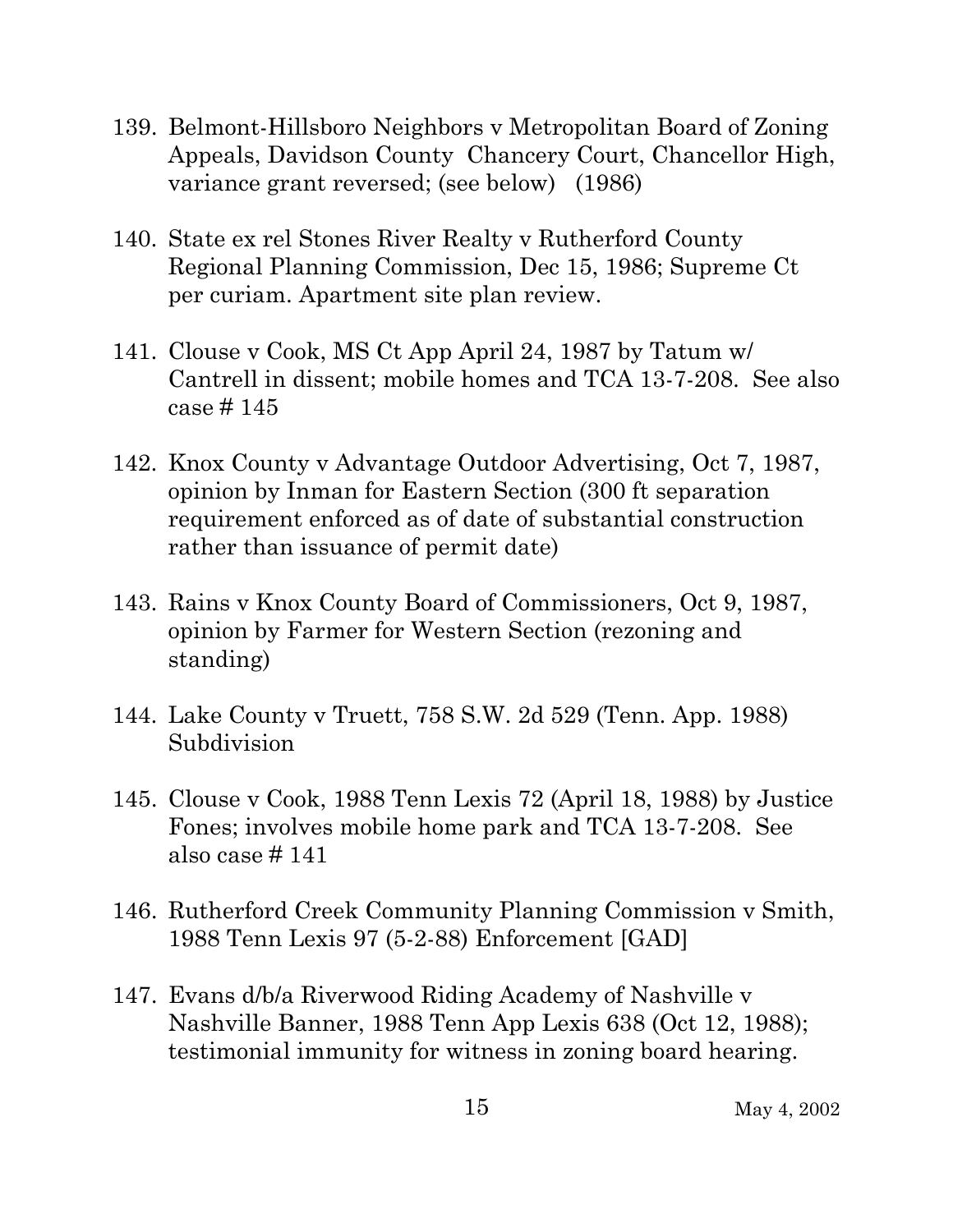- 148. Ski Chalet Village Owners Association v First National Bank, 1988 Tenn App Lexis 642 (Tenn App ES by Lewis; Oct 17, 1988) Variance
- 149. Metro Historic Commission v Colony Associates, 13 TAM 46- 17, 1988 Tenn App Lexis 654 (Tenn App MS by Todd, Oct 19, 1988) Variance [GAD]
- 150. New Horizons v Metropolitan Government, 89-5253 6th Circuit Court of Appeals Group home equal protection case. (3-16-90)
- 151. Baker v Metropolitan Board of Zoning Appeals, Davidson County Chancery Court, Chancellor High, grant of variances affirmed; Court of Appeals reversed, see below (1988) See also case on appeal, #157.
- 152. Taylor v Metropolitan Planning Commission, Davidson County Chancery Court, Chancellor Kilcrease, subdivision denial reversed, (1988) [GAD]
- 153. Alexander v Metropolitan Board of Zoning Appeals, Court of Appeals, MS, Judge Cantrell, unusual set of subdivision facts (1988)
- 154. Benton v City of Chattanooga, 1988 Tenn App Lexis 454 (Tenn App ES by Sanders; 1988) zone change
- 155. Father Ryan v City of Oak Hill, Davidson County Chancery Court, Chancellor Kilcrease, (1988) CUP grant affirmed.
- 156. Father Ryan v City of Oak Hill, Court of Appeals, ES, Judge Franks, (1988) CUP grant affirmed.774 S.W.2d 184 (Tenn.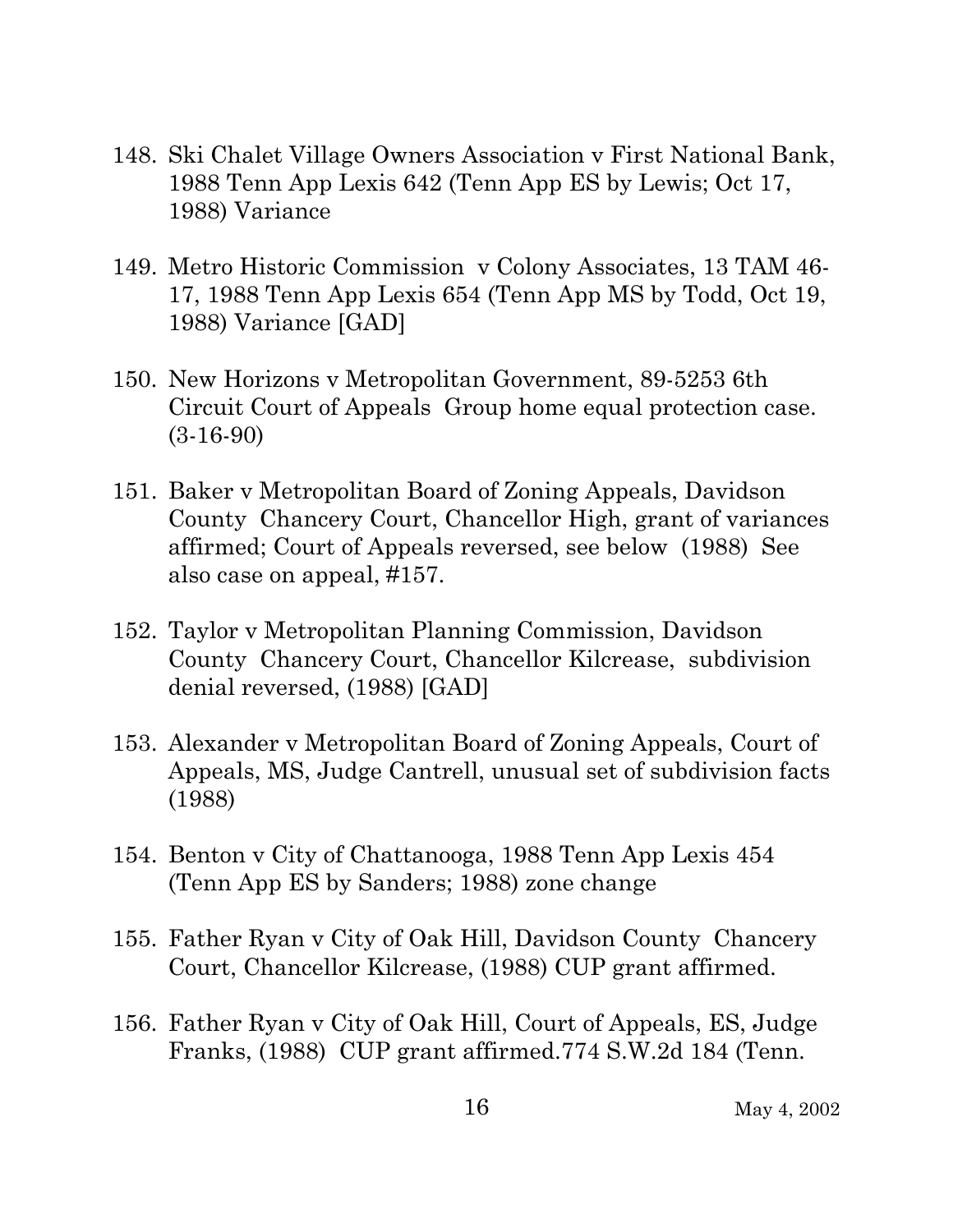App. 1988)

- 157. Baker v Metropolitan Board of Zoning Appeals, 14 TAM 9-20, 1989 Tenn App Lexis 36 (Tenn App WS by Crawford Jan 20,1989) Variance grant overruled. See also case below at #151.
- 158. Chickering Ventures v Metropolitan Government, Court of Appeals, Judge Cantrell, subdivisions and vested rights.
- 159. Smith v Phillips, Davidson County Chancery Court, Chancellor Brandt, ownership dispute (1988)
- 160. Noise v Metropolitan Board of Zoning Appeals, Davidson County Chancery Court, Chancellor Brandt, CUP affirmed. (1989) See Court of Appeals decision #171
- 161. Gospel Tabernacle Learning Center v Metropolitan Board of Zoning Appeals, Davidson County Chancery Court, Chancellor Kilcrease, denial of CUP reversed (1988)
- 162. Rogers v Knox County, 13 TAM 49-17, Court of Appeals, ES, Judge Inman, (1988) zone change
- 163. McCallen v City of Memphis, 13 TAM 34-23, Court of Appeals, WS, Judge Crawford, (1988) Denial of PUD affirmed; this case is reversed in 786 S.W.2d 633 (Tenn. 1990)
- 164. Howard v Testerman, 14 TAM 2-20, 1988 Tenn App Lexis 775, Court of Appeals, MS, Judge Ben Cantrell, (1988) denial of PUD affirmed.
- 165. David J. Joseph Company v Bailey, 14 TAM 5-19, Court of Appeals, WS, Judge Highers, (1988) This looks like a CUP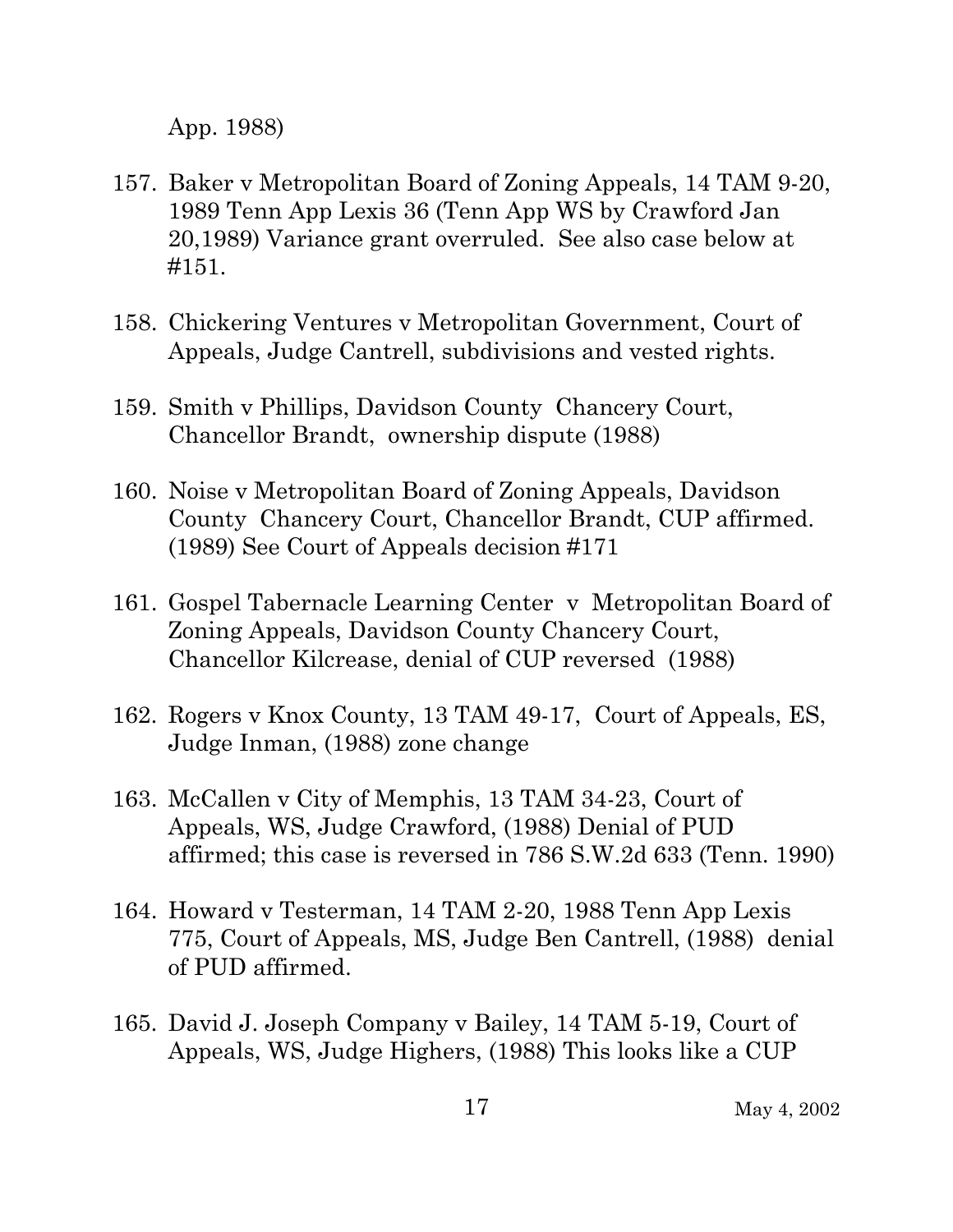(use permitted on appeal)which was denied by local legislative body sitting as an administrative body, reversed by trial court, but appeals court reversed trial court and affirmed local legislative body.

- 166. Fields v White, 14 TAM 11-16, 1989 Tenn App Lexis 64 (Tenn App MS by Judge Ben Cantrell; 1989) Expansion of non-conforming use
- 167. City of Gatlinberg v Maples, 14 TAM 18-20, 1989 Tenn App Lexis 197 (Tenn App ES by Inman; March 17, 1989) non-conforming use
- 168. Corlew's Auto Salvage v Murfreesboro Board of Zoning Appeals, 1989 Tenn App Lexis 380 (Tenn App MS by Todd; May 24, 1989) Enforcement and interpretation
- 169. Town of Somerville v Glover, 14 TAM 31-16, Court of Appeals, WS, Judge Farmer, (1989) nonconforming use
- 170. Eatherly v Metropolitan Board of Zoning Appeals, 14 TAM 51-14, Court of Appeals, MS, Judge Koch (1989) CUP denial affirmed.
- 171. Noise v Metropolitan Board of Zoning Appeals, 15 TAM 5-8, Court of Appeals, MS, Judge Franks (1989) CUP properly granted. See also case referenced above, at the trial court level, #160.
- 172. Westmeade Homeowners Association v WPMC, 15 TAM 5-19, Court of Appeals, MS, Judge Ben Cantrell, (1989) dedication.
- 173. Rebound Inc. v Goodletsville Board of Zoning Appeals, 15 TAM 3-10 (Tenn App by Lewis; Dec 13, 1989) Variance;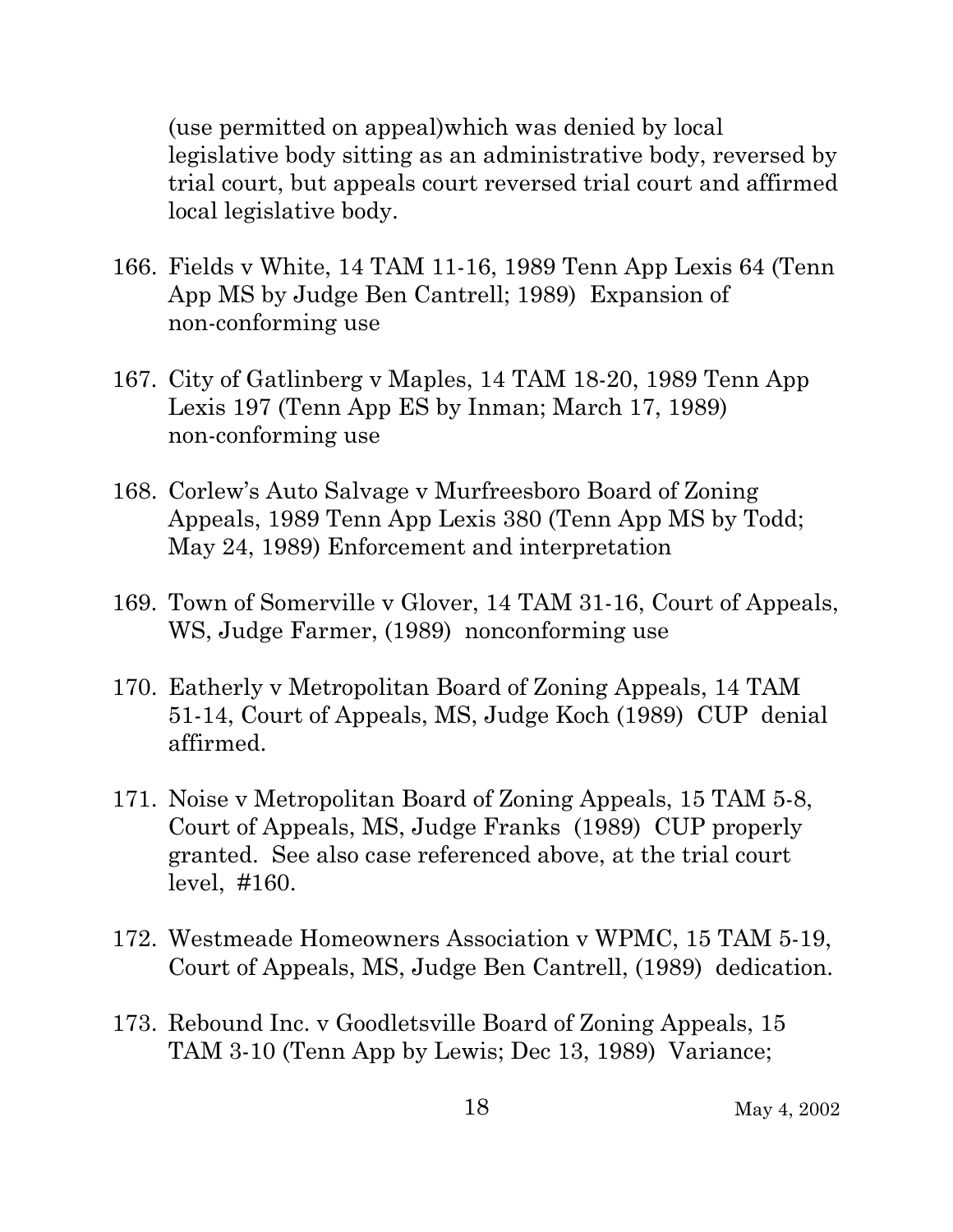vested rights; Cantrell concurred, disagreed with analysis.

- 174. McCallen v City of Memphis, 786 S.W. 2d 633 (Tenn. 1990) PUD review case.
- 175. City of Chattanooga v Myers, 787 S.W. 2d 921 (Tenn. 1990) This is the jury on city ordinance violations case.
- 176. West Meade Homeowners Association v WPMC, 788 S.W. 2d 365 (Tenn. App. 1989)
- 177. Rutledge v Gallatin Board of Zoning Appeals, 15 TAM 22-12 (Tenn. M.S. App. 1990) This is a very muddled case; it is unclear whether it involves a variance or a conditional use permit.
- 178. Grandt v. Trousdale County, 15 TAM 28-19 (Tenn App MS by Todd; 1990) Very muddled case because of omissions of counsel; some good observations on the role of certiorari in Tennessee.
- 179. KLN Associates v Metro Development and Housing Agency, 797 S.W. 2d 898 (Tenn. App. 1990)
- 180. Tennessee Manufactured Housing Association v Metropolitan Government, 798 S. W. 2d 254 (Tenn.App. 1990) Double-wide mobile homes statutorily permitted in residential zones. [GAD]
- 181. Robertson County v Browning Ferris Industries, 799 S.W. 2d 662 (Tenn. App. 1990) Exclusionary zoning for landfill
- 182. Oakley v Simmons, 799 S.W. 2d 369 (Tenn. App. 1990) MS by Cantrell; nuisance air strip case.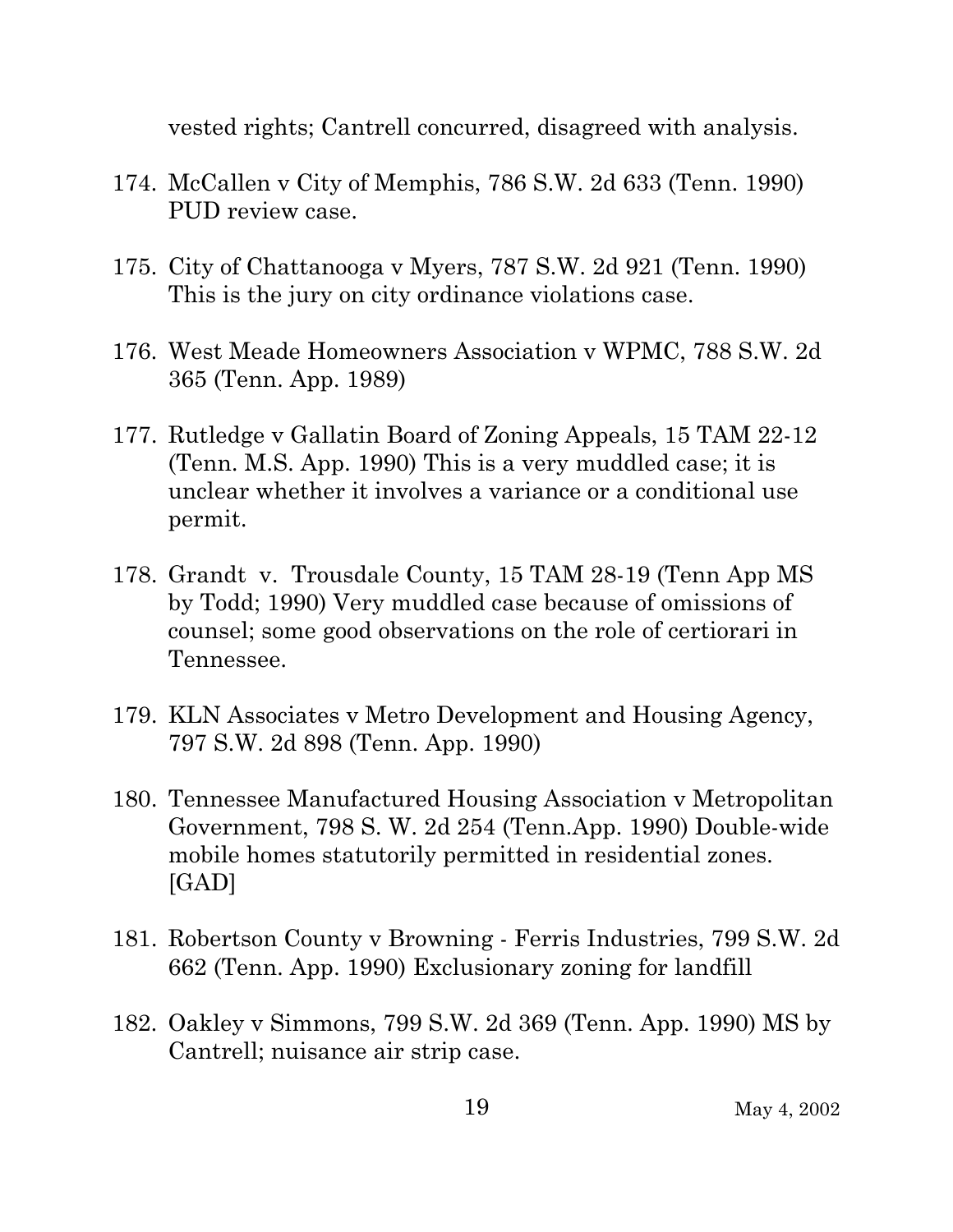- 183. State ex rel. Browning Ferris Industries, v Board of Commissioners of Knox County, 806 S.W. 2d 181 (Tenn. App. 1990) Invalidates ordinance b/c not sent to MPC, and no appeal to LLB
- 184. Angelo v Cook, 15 TAM 23-14, Court of Appeals, ES, Judge Inman, (1990) standing for private enforcement
- 185. Gregory v Metropolitan Board of Zoning Appeals, Davidson County Chancery Court, Chancellor High, (1990) Conditional use permit; reversed on appeal, see also case #156
- 186. Cooper v Town of Clinton, 15 TAM 34-7, Court of Appeals, ES, Judge Inman, (1990) zone change (interesting because B contends that local legislative body had duty to investigate before enactment; Court not only dismisses but finds the appeal frivolous.
- 187. Nixon v City of Chattanooga, 15 TAM 45-17, Court of Appeals, ES, Judge Inman (1990) zone change
- 188. Nance v City of Memphis, 15 TAM 17-20, Court of Appeals, Judge Highers, (1990) Conditional use permit; see also previous case, at #116.
- 189. Loftin v Langsdon, 813 S.W. 2d 475 (Tenn. App. 1991) Large lot subdivision
- 190. AG opinion on Subdivisions, 16 TAM 12-52, Opinion U91-19 (1991)
- 191. Baird v Smith, 16 TAM 1-10, Court of Appeals, WS, Judge Highers (1990) Restrictive covenants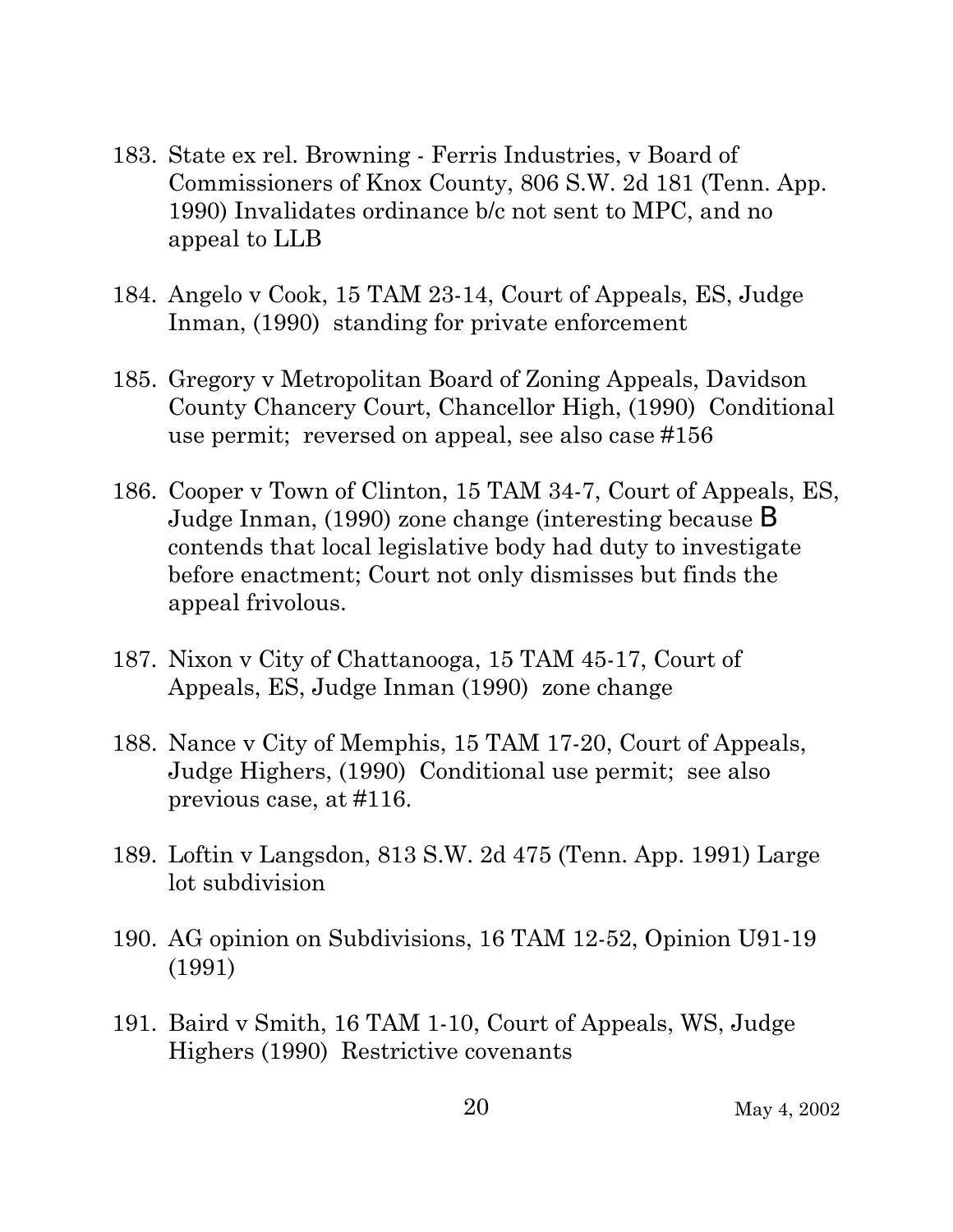- 192. Bivens v Ballenger, 15 TAM 53-8, Court of Appeals, WS, Judge Farmer (1990) nuisance and anticipatory injunction
- 193. Gregory v Metropolitan Board of Zoning Appeals, 16 TAM 12-16, Court of Appeals, MS, Judge Todd (1991) Conditional use permit; reversing decision below, see case #148.
- 194. Hunter v Gallatin Board of Zoning Appeals, 16 TAM 13-6, Court of Appeals, WS, Farmer (1991) Conditional use permit for mobile home park
- 195. Loftin v Langsden, 16 TAM 18-9, Court of Appeals, MS, Judge Lewis (1991) Subdivision
- 196. PEP Properties v Town of Farragut, 16 TAM 20-17 (Tenn App ES by Judge Inman; April 10, 1991) Vested rights
- 197. Marsden v Metropolitan Board of Zoning Appeals, 16 TAM 22-21 (Tenn App MS by Todd; May 1, 1991) Conditional use permit for church
- 198. Robertson v Knox County, 16 TAM 47-8, Court of Appeals, ES, Judge Sanders (1991) Technically, the case involved a "use permitted on review" which appears to be much akin to a planned unit development. But the case could also help in CUP cases.
- 199. State ex rel Byram v City of Brentwood, 833 SW 2d 500 (Tenn App 1991) Subdivision approval; no mandamus permitted.
- 200. Whittemore v Brentwood Planning Commision, 835 SW 2d 11, Court of Appeals, MS, Judge Koch (1991) Site plan approval (using mandatory referral statute)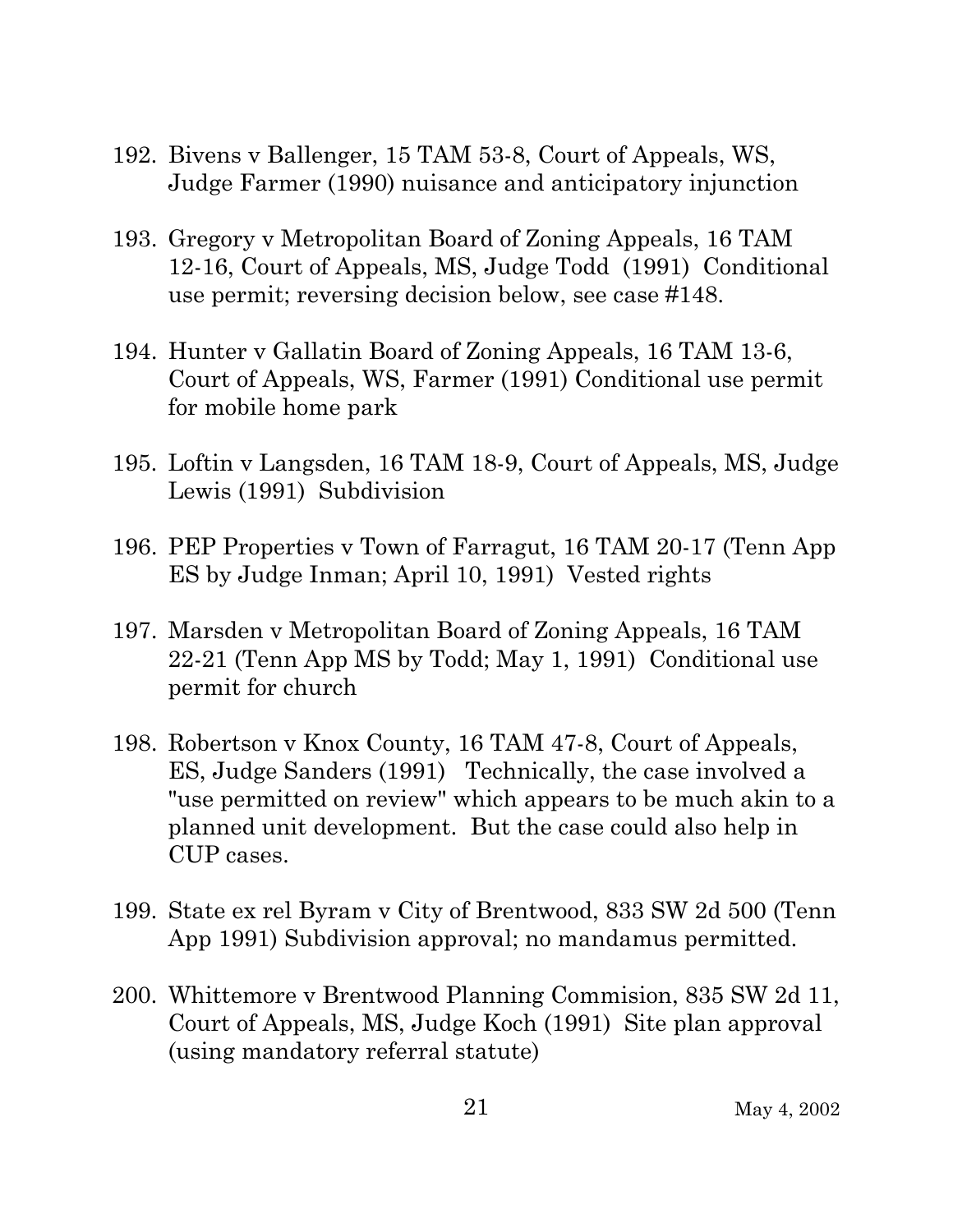- 201. Hodges v Reid, 836 SW 2d 120 (Tenn App 1992) Tort liability of planner and commission on subdivision.
- 202. Sanders v Angie Properties, 834 SW 2d 332 (Tenn. App. 1992) Opinion by Ben Cantrell; case involved NCFU; whether property owner could raise NCFU as affirmative defense in injunction action; court below (Connie Clark) said no.
- 203. Witherspoon v Metropolitan Government, 1992 Tenn. App. Lexis 284; MS by Todd. Enforcement intertwined w/ Sessions case.
- 204. Rogers Group, Inc., v County of Franklin, 17 TAM 21-15 (Tenn. App. 1992) opinion by Judge Farmer. Quarry case; interpretation and enforcement general requirements in conditional use permit.
- 205. Robison v Metro Government, 1992 Tenn App Lexis 731, Aug 26, 1992; MS by Koch; signs.
- 206. Hedgepath v Norton, 839 SW 2d 416 (Tenn App 1992); WS by Farmer; Reversed grant of CUP.
- 207. Town of Surgoinsville v Sandidge, 866 SW 2d 553 (Tenn App 1993) ES by Sanders; text amemdment concerning mobile homes not validly adopted where no publication after passage, and there was not at least 15 days notice of the hearing b/f the LLB.
- 208. Copeland v City of Chattanooga, 866 SW 2d 565 (Tenn App 1993) Conditional re-zoning.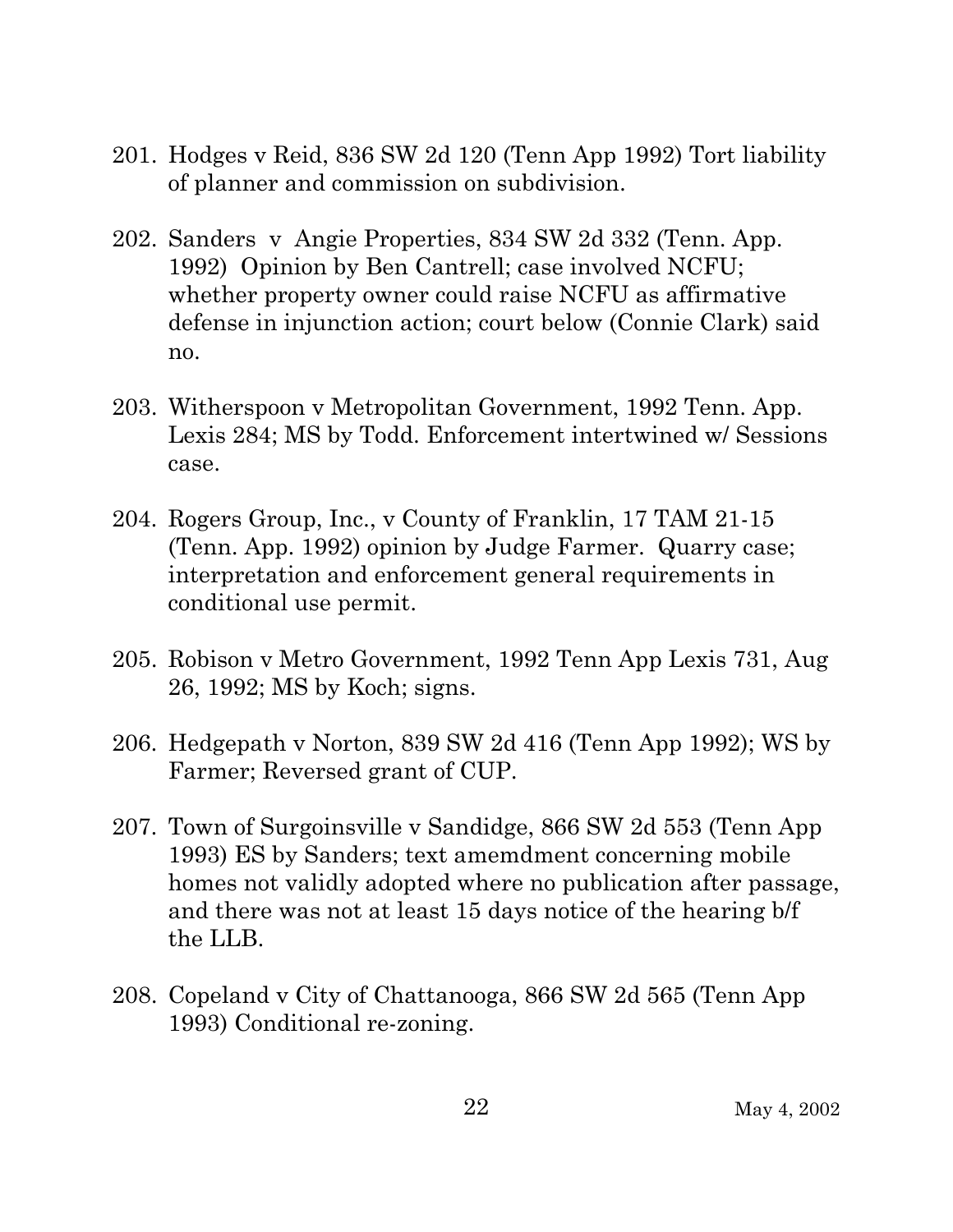- 209. Evans v Metro Planning Commission, 1993 Tenn App Lexis 604. MS by Cantrell. Minor vs major revision in a PUD.
- 210. Hemontolor v Wilson County BZA, 883 SW 2d 613 (Tenn. App. 1994); 1994 Tenn App Lexis 75, Feb 18, '94; CUP w/ conditions.
- 211. Haynes v City of Pigeon Forge, March 2, 1994, 1994 Tenn App Lexis 98; ES Ct App by McMurray; NCFU provision in local ordinance invalid b/c not submitted to MPC; however, ct implies that 13-7-208(f) is unconstitutional as exempting Pigeon Forge from the provisions of the act.
- 212. Hoover v Metropolitan Board of Zoning Appeals, June 15, 1994 (Not a very significant case; court ordered that lower court reach a decision on the merits; that denial for lack of votes was appropriate; that no findings of fact were necessary) [GAD]
- 213. Thompson v Knox County Board of Adjustment, 1994 Tenn App Lexis 404 (July 28, 1994 by Franks). Parking lot sweeping company keep trucks on 4 acres used as residence and court rejects this as a home occupation.
- 214. Boles v City of Chattanooga, 892 SW 2d 416 (Tenn App. 1994) involuntary discontinuance of a non-conforming use
- 215. Brannon v Shelby County, 20 TAM 3-25 (Tenn App 1994): time within which to appeal runs from decision of legislative body rather than from request for reconsideration (this is an interesting case -- what does it foreshadow for reconsideration by the MBZA of an MBZA action -- I think nothing but one can't be sure!) 900 SW 2d 30 (Tenn App 1994)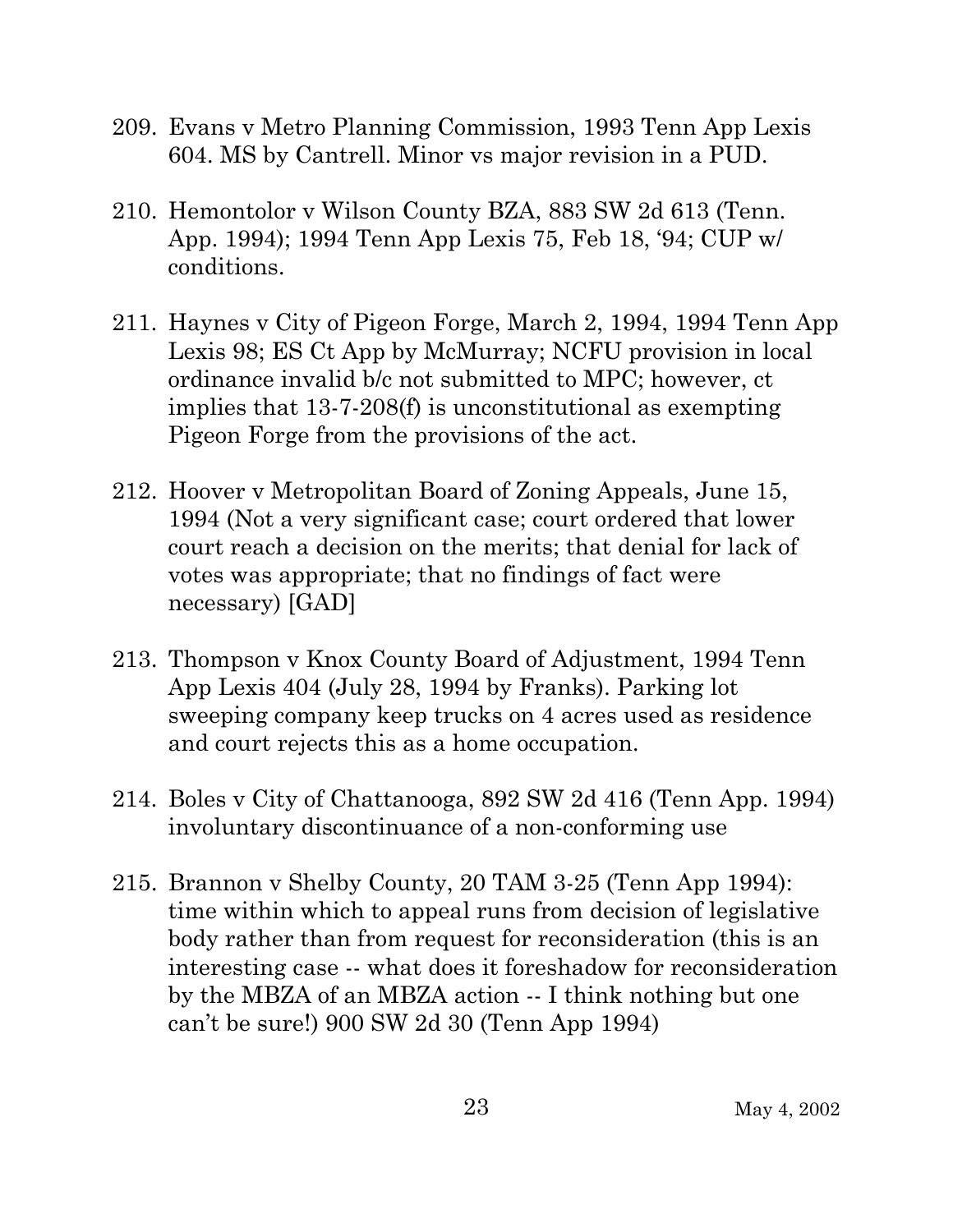- 216. Hillsboro-West End Neighborhood Association v MBZA, Feb 24, 1995; WS Ct App per Highers; church variance and CUP.
- 217. East Brooks Books v City of Memphis, 48 F 3d 220 (6th Cir. 1995) Interesting case involving TCA 13-7-208 and nonconforming adult bookstore.
- 218. Davis Group MC v Metro Government, May 3, 1995; MS Ct App per Todd; PUD (see #222) [GAD]
- 219. Parker v Hamblen County Planning Commission, 20 TAM 24- 22 (Tenn App ES by McMurray; May 23, 1995). Denial of zone change upheld.
- 220. Old North Knoxville v Knoxville BZA, 20 TAM 26-14, 1995 Tenn App Lexis 360 (ES by Sanders, May 31, 1995)
- 221. O'Dell v Johnson City, 20 TAM 26-15, 1995 Tenn App Lexis 375 (Tenn App ES by Goddard; June 2, 1995) Contract & Conditional zoning
- 222. Davis Group MC v Metro Government, 912 SW 2d 178 (Tenn App MS by Todd; Nov 1, 1995) PUD (see #218 -- this case slightly alters the opinion in case #218 -- to the effect that the LLB cannot retain discretion to deny PUD if all conditions have been met) [GAD]
- 223. Hoover v Metropolitan Board of Zoning Appeals, Jan 5, 1996 (Middle Section as per Lewis); follow-up to #212; interesting case because MBZA is reversed as a result of board member misconduct.
- 224. Ragan v Madison County BZA, 1996 WS Ct App; NCFU; see Fields v White, #166.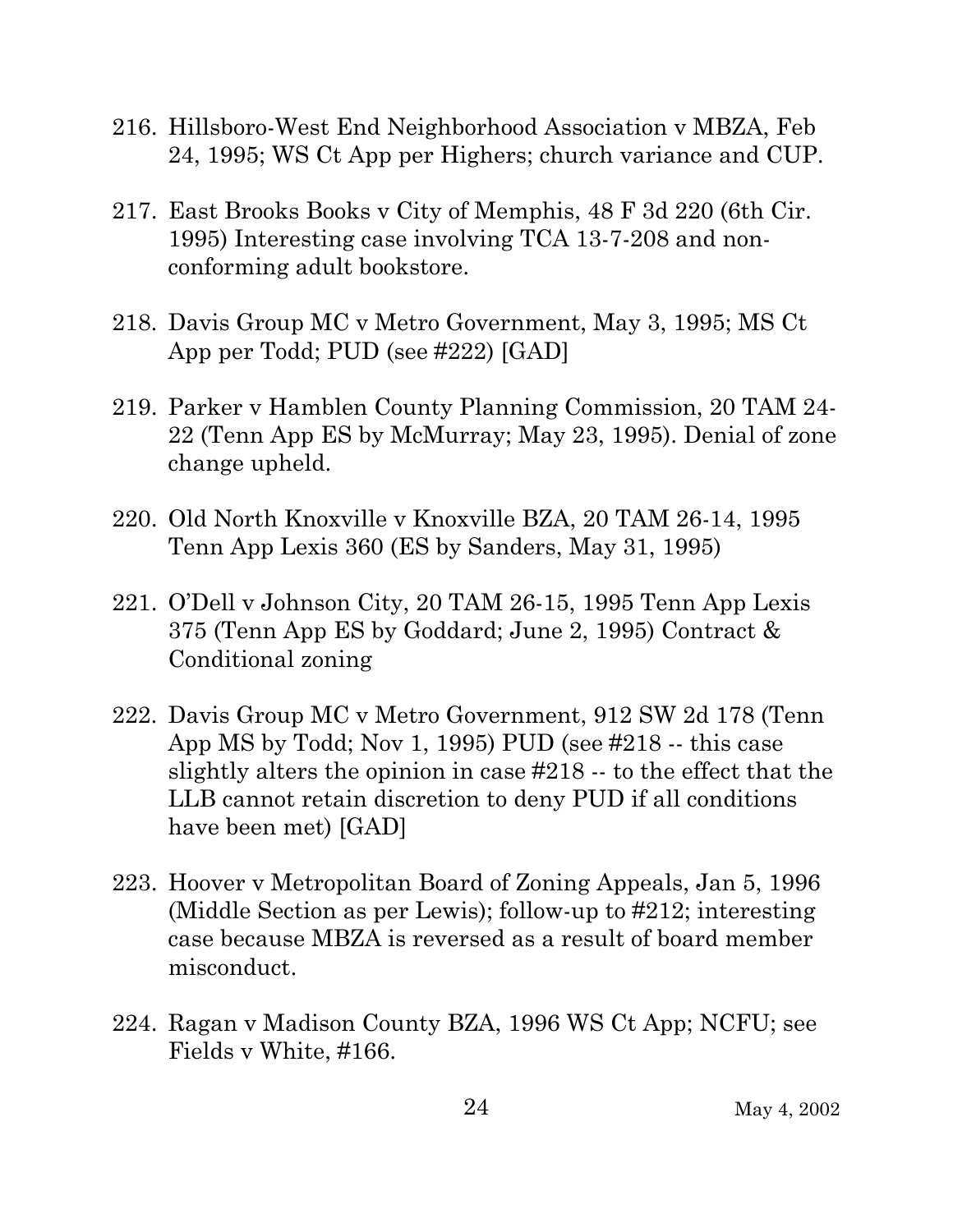- 225. Hovenden v City of Gallatin, MS Ct App 1996 as per Todd; PUD grant upheld.
- 226. Carter v Green County, Ct App 1996; zone change.
- 227. First American Bank v Franklin Municipal Planning Commission, MS Ct App 1996. Delay in considering site plan approved by court b/c no bldg permit let alone subst construction.
- 228. Westland West Community Association v Knox County, May 22, 1996; ES Ct App by Susano; zone change.
- 229. Lions Head Condominiums v Metro Board of Zoning Appeals, July 29, 1996; Davidson County Chancery, Kilcrease; conditional use permit -- interpretation of conditions
- 230. Tumen v Metro Board of Zoning Appeals, Sept 10, 1996; Davidson County Chancery Court; Kilcrease; zoning variance illegal because self-created. Later the court allowed for attorneys' fees under § 1983
- 231. Cone Oil v Williamson County, Aug 16, 1996; WS Ct App by Inman; conditional use by Planning Commission
- 232. City of Church Hill v Taylor, Oct 22, 1996; ES Ct App by Goddard; subdivision definition
- 233. Mormons v Forest Hills
- 234. Hoover v. Metropolitan Board of Zoning Appeals, 955 SW 2d 52 (Tenn. App. 1997)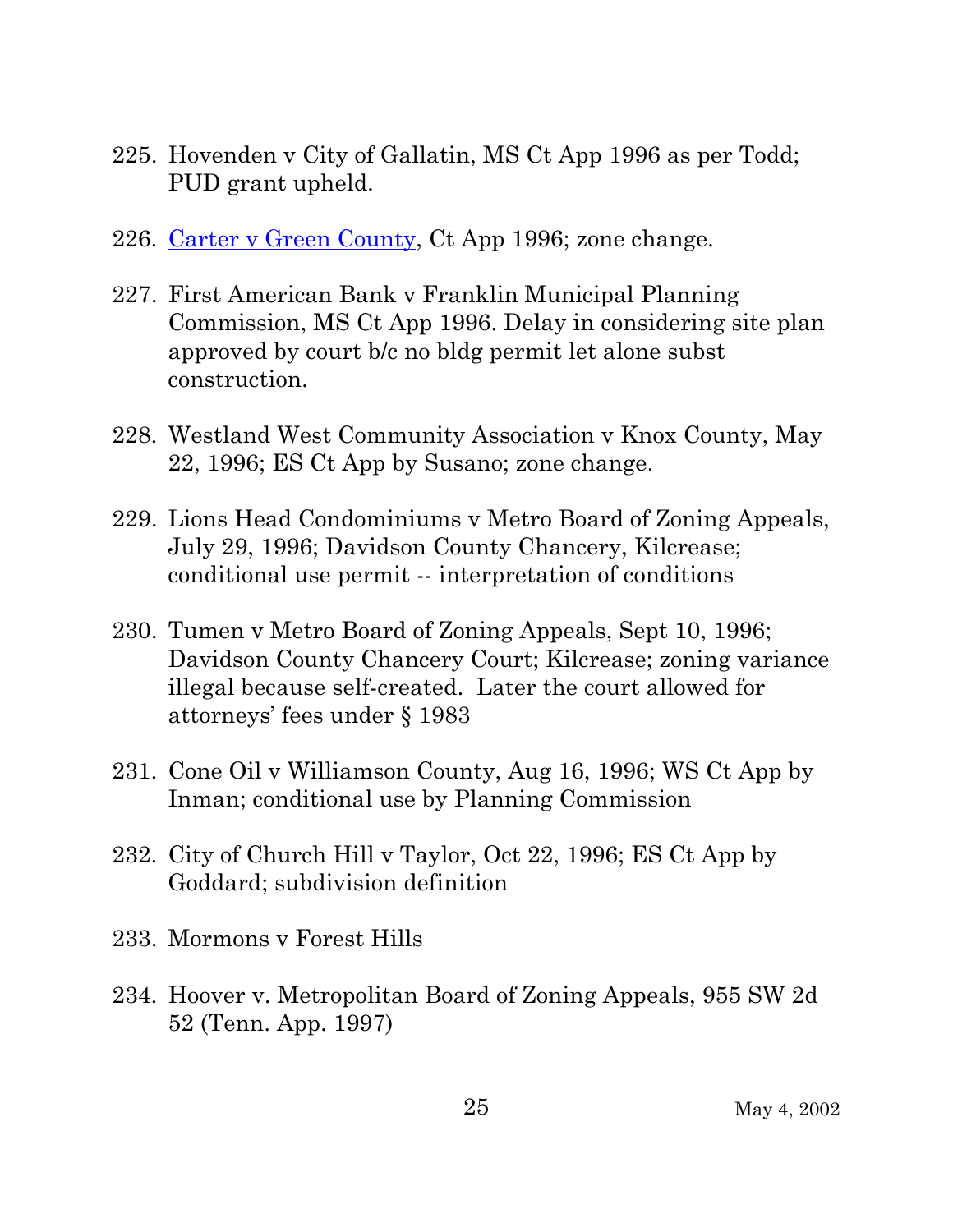- 235. Greenback Crushed Stone v
- 236. Family Golf v Metro Government, 964 SW 2d 264 (Tenn. App. 1997) – general plan case
- 237. Chadwell v Knox County (demolition landfill use permitted on review) CUP
- 238. Lions Head Homeowners' Association v Metro Bd of Zoning Appeals, 968 SW 2d 296 (Tenn. App. 1997). CUP and interpretation of ordinance.
- 239. Harpeth Valley Utilities District v Metro, 1998 Tenn. App. 384.
- 240. Day v City of Decherd
- 241. Maddox v Loudon County Zoning Board, 1998 Tenn. App. 858 (Eastern Section, Goddard) Challenge to zoning board's denial of a variance.
- 242. MC Properties v City of Chattanooga, 1999 Tenn. App. Lexis 51 (Eastern Section, Judge Franks) zone change denial upheld. 994 S.W. 2d 132(Tenn. App. 1999) waiting for development of infrastructure is appropriate.
- 243. McDonald's v Martin, 1999 Tenn. App. Lexis 140 (Western Section, Inman) Litigation over McDonald's sign; McDonald's sued originally when sign was denied; but settlement with city was reached. Neighbors then sued, but court holds that it was filed too late.
- 244. United Neighbors v. Metro and JDN
- 245. Culbert v. Carter County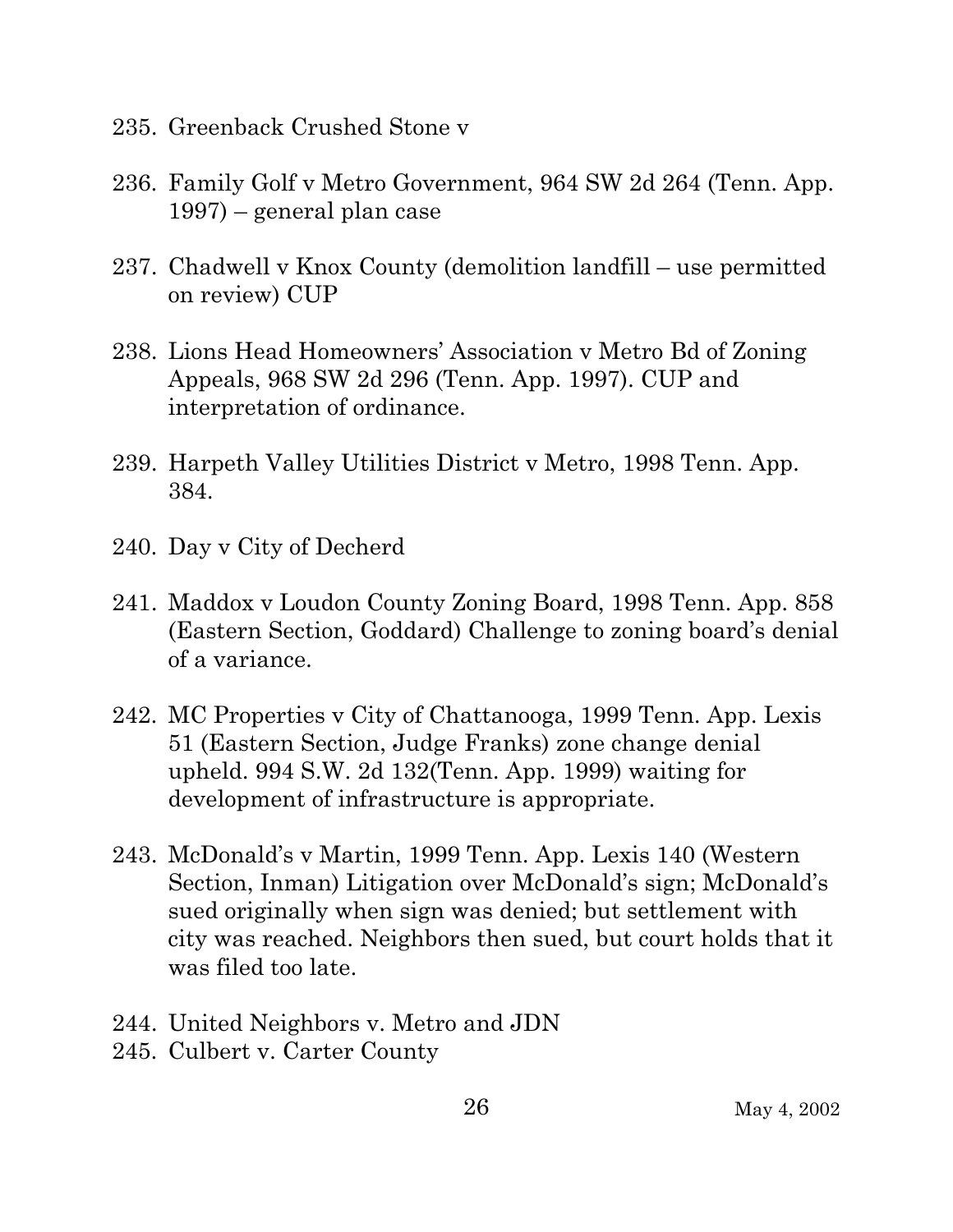- 246. Burson & Simpson v. Metro Government
- 247. Advanced Sales v. Wilson County
- 248. Youth Emergency Shelter v. Wilson County
- 249. Parker v. Roane County
- 250. 421 Corp v. Metro Government
- 251. Outdoor West v. City of Johnson City
- 252. Toles v. City of Dyersburg
- 253. Dickson County v. Jennette
- 254. Dominovitch v. Wilson County
- 255. Citizens for a Better Johnson v. Johnson City
- 256. South Harpeth Farms v. Metro Government
- 257. National Auto/Truck Stops v. Williamson County
- 258. Varner v. City of Knoxville
- 259. Roane County v. Joe Parker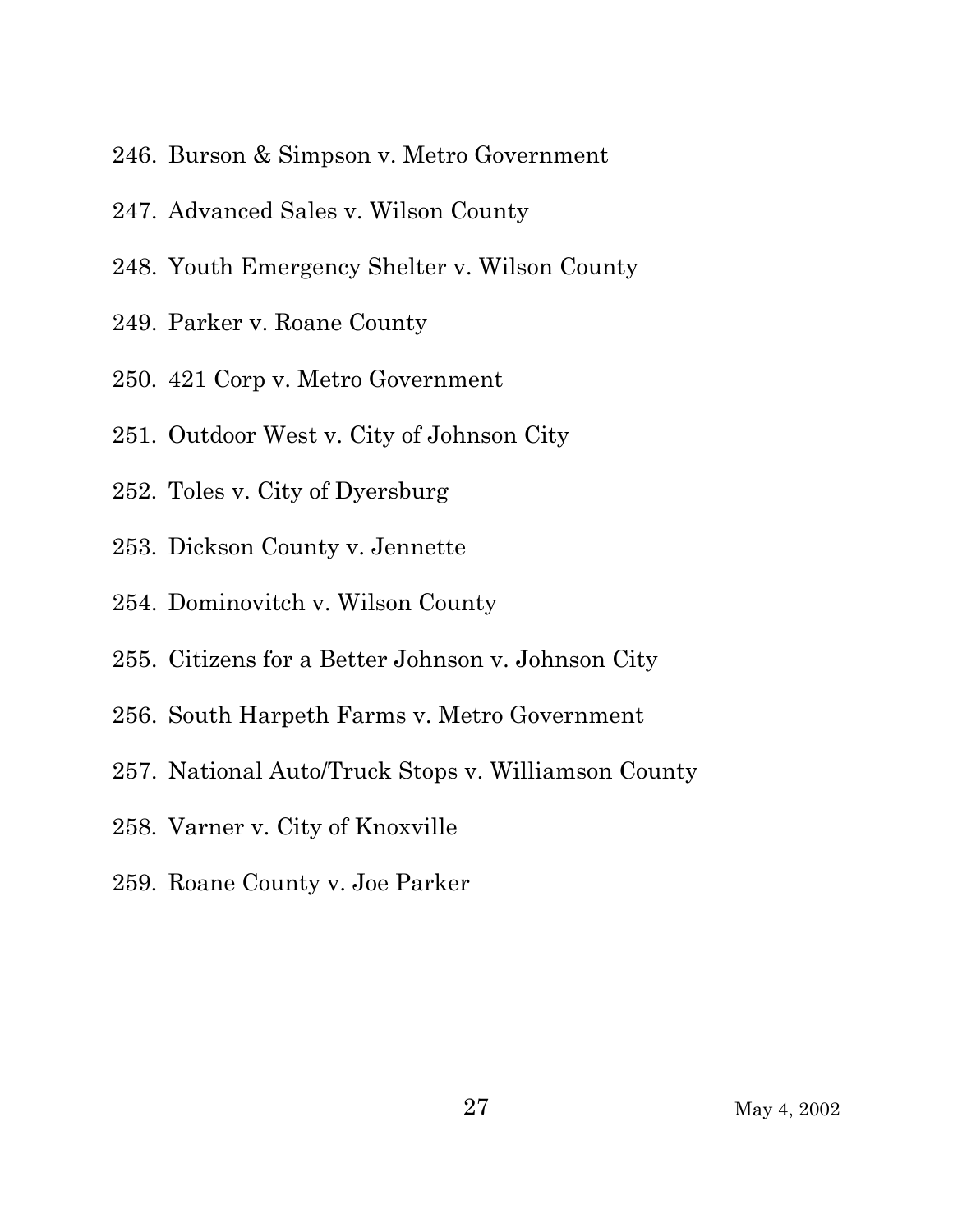#### Tables of Cases by Topic

## Zone Change

## Straight Zone Change

- 260. Davidson County v Rogers 198-812(1947) Original zoning
- 261. Fallin v Knox County
- 262. Carter v Green County ZC upheld
- 263. Westland West Community Association v Knox County (did the zone change request need to go back to MPC?)
- 264. Nixon v City of Chattanooga
- 265. Cooper v Town of Clinton
- 266. Crown Colony HOA v Ramsey
- 267. Grant v McCullough (early Nashville spot zoning case) rev'd zc
- 268. Keally v Knox County (1984)
- 269. Rains v Knox County (1987) ZC upheld
- 270. Clapp v Knox County
- 271. Rawlins v Braswell
- 272. Ruckhart v Schubert
- 273. Campbell v Nance
- 274. St ex rel Collier v City of Ridgeon Forge
- 275. Barret v Shelby County
- 276. Rogers v Knox County
- 277. Prahl v Knox County
- 278. Tinsley Enterprises v City of Knoxville
- 279. Westland West v Knox County
- 280. MC Properties v City of Chattanooga 1999 Tenn App 51
- 281. Day v City of Decherd (1998)

## Downzoning

1. Brooks v City of Memphis, 241-432(1951)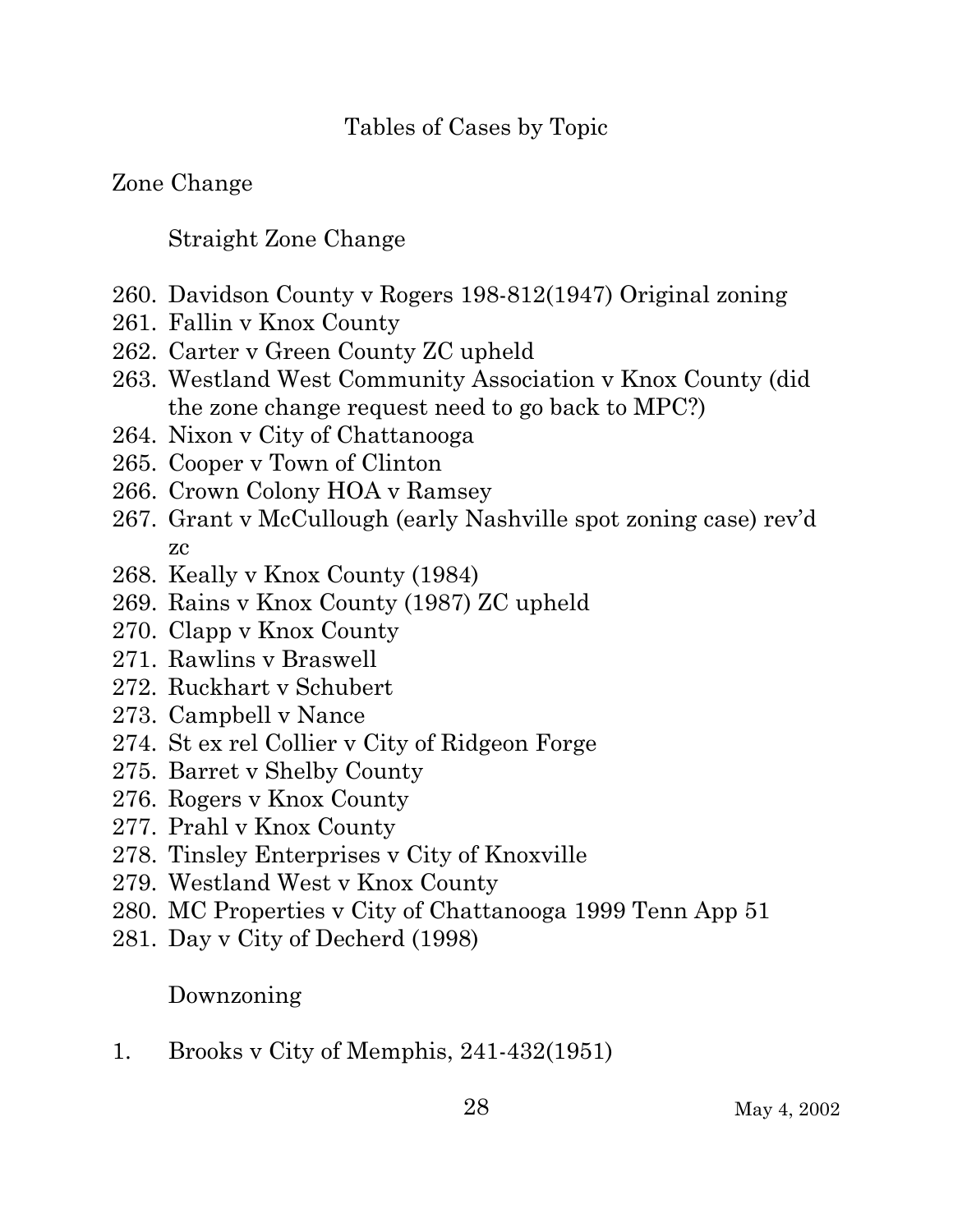- 2. Bayside Warehouse v City of Memphis
- 3. Memphis v Sherwood Building
- 4. Howe Realty v City of Nashville

ZC Denied by LLB

- 1. Parker v Hamblen County Planning Commission (1995)(zone change for mobile home denied)
- 2. Henry v White
- 3. Campbell
- 4. Fiser
- 5. Keeton
- 6. Copeland v Chattanooga, 866 SW 2d 565 (Tenn App 1993)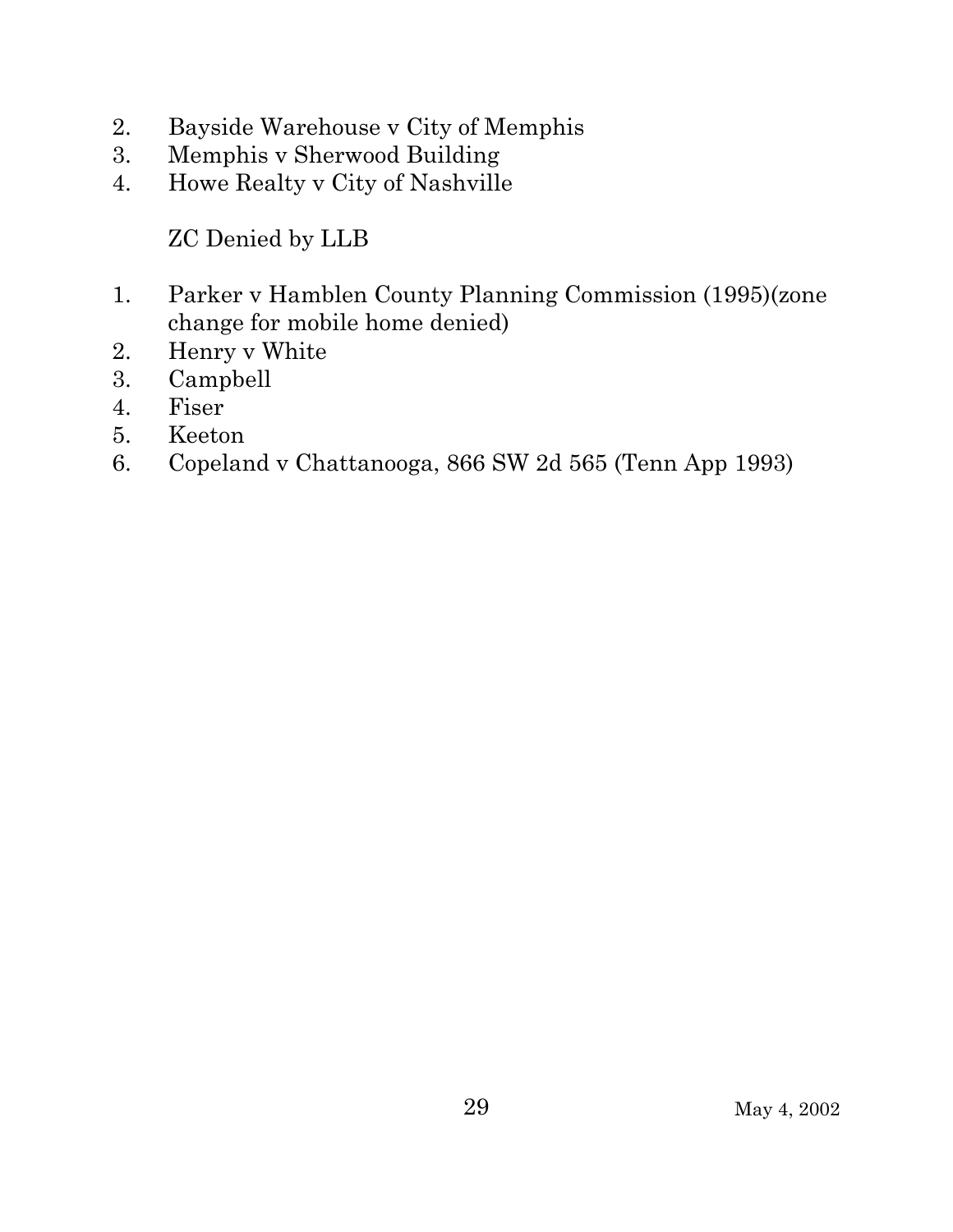#### Variances

- 1. Bubis v City of Nashville 174 Tenn 134, 124 SW 2d 238 (Tenn by Cook, Feb 4, 1939) [Yokley]
- 2. Reddoch v Smith 214 Tenn 213, 379 SW 2d 641 (by Burnett, May 8, 1964)
	- a. This is the most important recent variance case. Probably wrongly decided.
	- b. Supposedly arises under Ch 625, Section 6 of the 1935 Private Acts, but may have more appropriately been decided under Ch 613, Section 11 of the 1931 Private Acts. (Legal standard is the same, but this case arose in the 5 mile zone outside the city)
- 3. Glankler v City of Memphis 481 SW 2d 376 (Tenn by McCanless, June 5, 1972)
	- a. Again, this case is probably wrongly decided.
	- b. No citation to statutory authority; while the case refers to Reddoch, by 1972 surely Ch 142 of the 1955 Private Acts was applicable which had the effect of applying the much more restrictive TMZES to Memphis. No discussion of this in the case whatsoever.
- 4. Houston v Memphis and Shelby County Board of Adjustment 488 SW 2d 387 (Tenn App WS by Matherne; July 26, 1972)
	- a. Again, no citation of any enabling legislation, but Reddoch and Glankler were cited.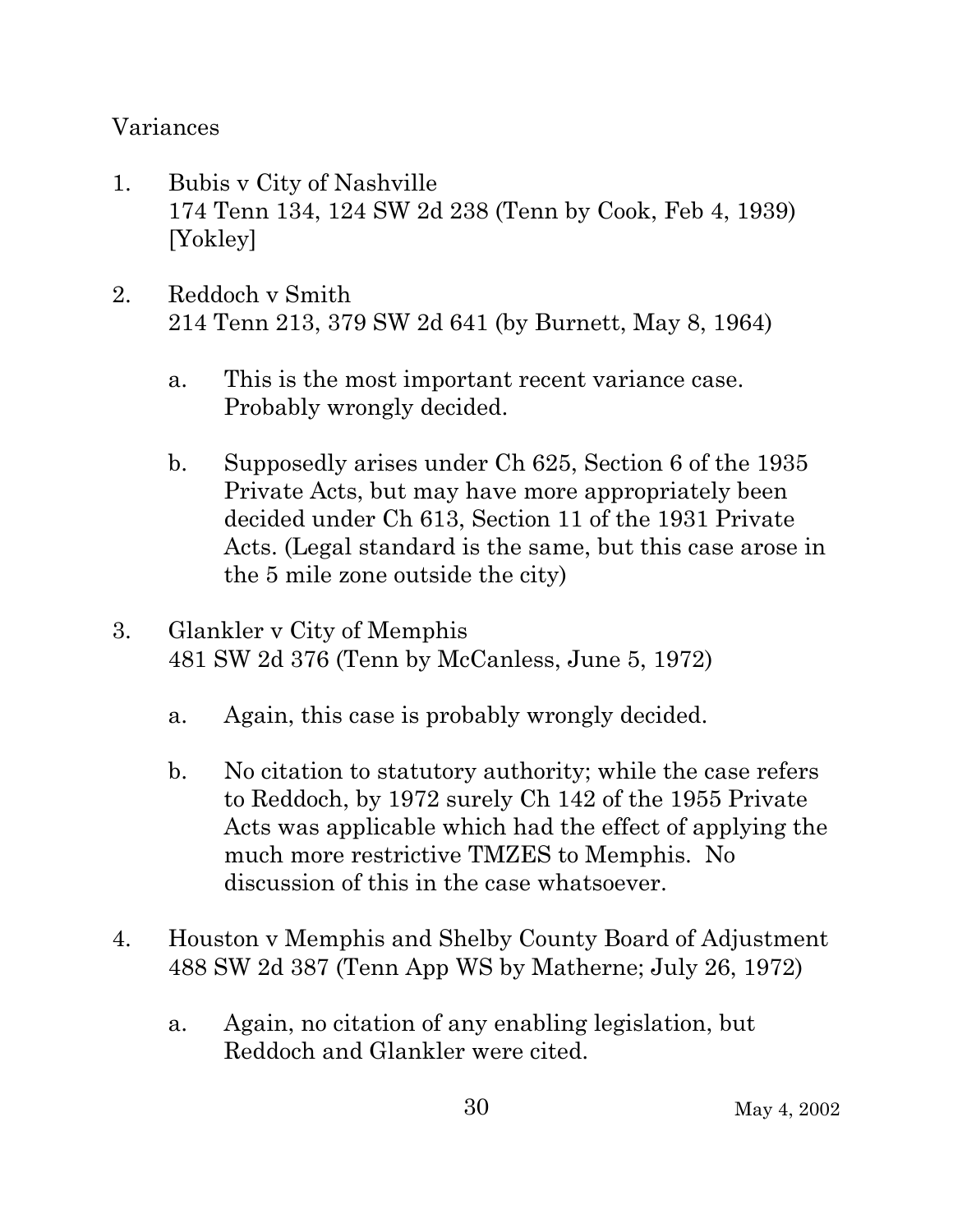- b. But again, Ch 142 of the 1955 Private Acts was probably applicable (with its more stringent standards) but not mentioned. It didn't make any difference b/c the court overturned the variance anyway.
- 5. Union Trust Co v Williamson County BZA 500 SW 2d 608 (Tenn by Fones, Oct 1, 1973)

a.

- 6. Barnett v Memphis and Shelby County BZA 2 TAM 7-16 (Tenn App WS by Matherne; Dec 29 1976)
	- a. Board grants variance and court reverses.
- 7. McClurkan v Metro Board of Zoning Appeals 565 SW 2d 495 (Tenn App MS by Drowota April 1, 1977) [Robert Rutherford]
	- a. Excellent discussion of variance principles complete with citation to restrictive statutory authority under TMZES.
- 8. Duzak v Smith 4 TAM 6-6 (Tenn App MS by Drowota; Jan 15, 1979) [Robert Rutherford]

a.

9. Schott v Metro Board of Zoning Appeals 6 TAM 21-6 (Tenn App MS by Todd, March 26, 1981) [GAD]

a.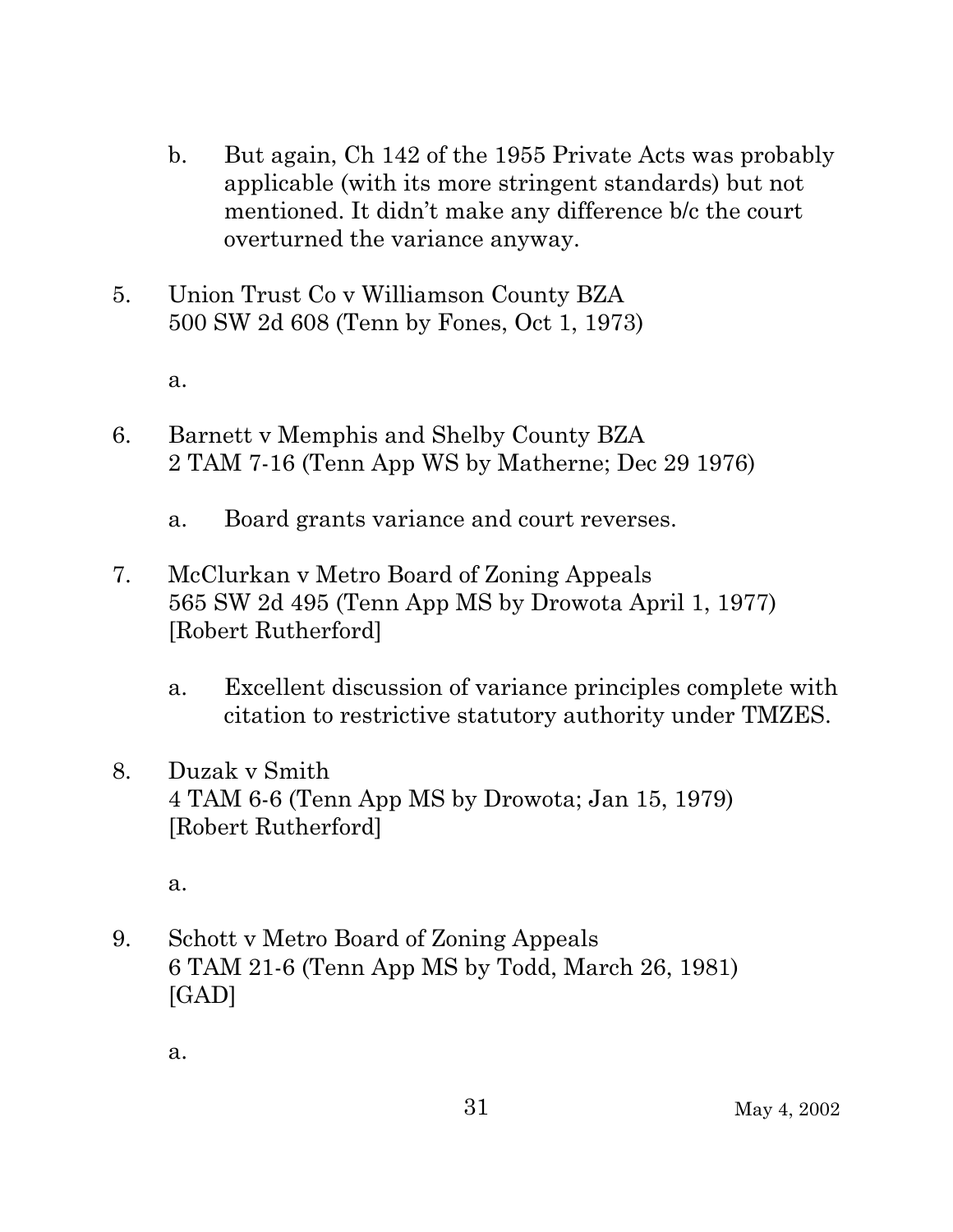- 10. Bigss v Metro BZA 7 TAM 27-17 (Tenn App WS by Matherne; May 18, 1982) [GAD]
	- a. Nashville case heard by Western Section
- 11. Pizza Hut v Sevierville BZA 7 TAM 38-12 (Tenn App by Franks; Aug 12, 1982)

a.

12. Samples v Sharp 8 TAM 39-13 (Tenn App WS by Crawford, Aug 25, 1983)

a.

13. Jones v Milan BZA 11 TAM 4-7 (Tenn App WS by Nearn; Dec 9, 1985) [Susan McGannon]

a.

14. Hamilton Bank v BZA 11 TAM 21-16 (Tenn App ES by Parrott; April 1, 1986)

a.

15. Metro Historic Commission v Colony Associates 13 TAM 46-17, 1988 Tenn App Lexis 654 (Tenn App MS by Todd, Oct 19, 1988) [GAD]

a.

16. Baker v Metropolitan Board of Zoning Appeals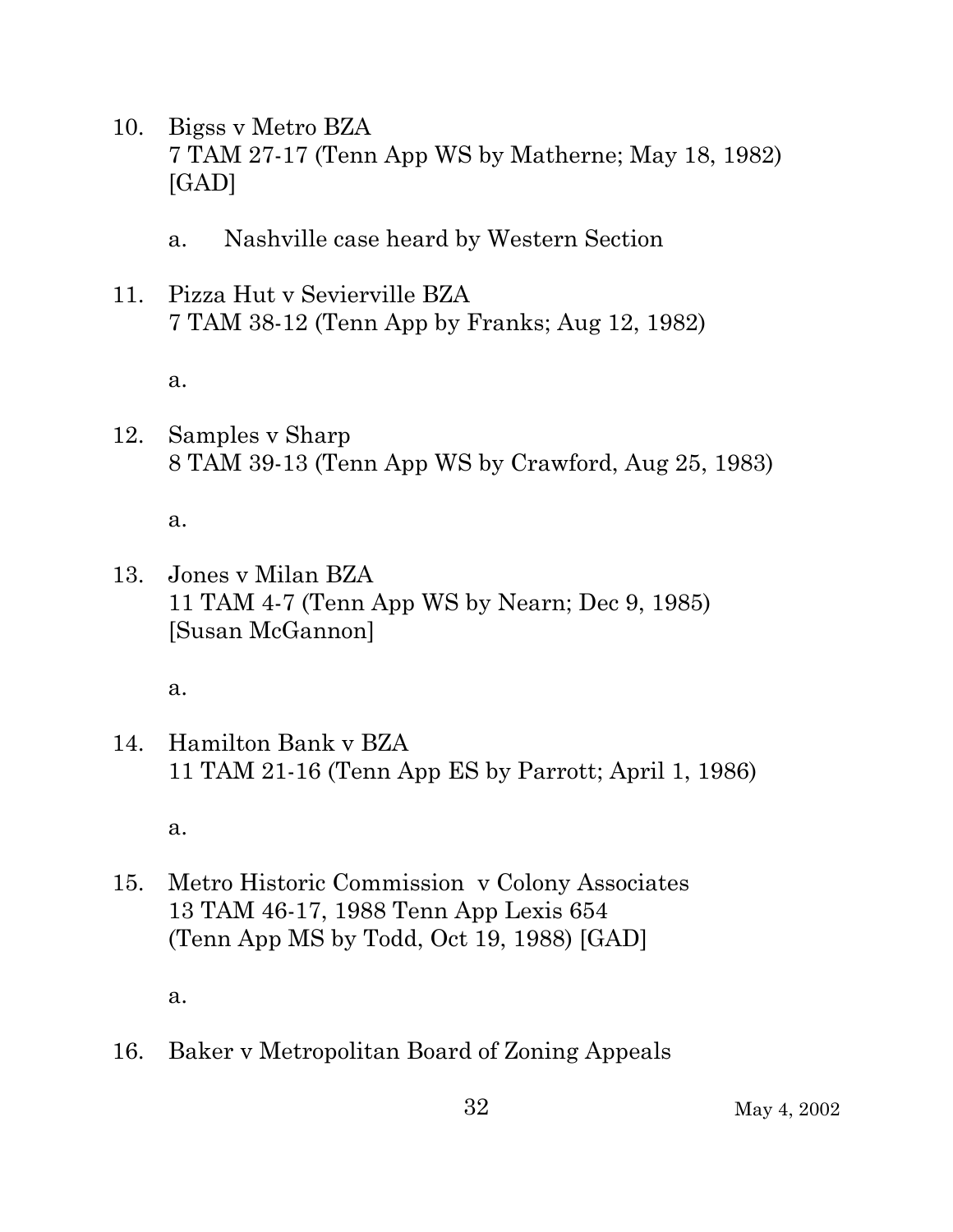14 TAM 9-20, 1989 Tenn App Lexis 36 (Tenn App WS by Crawford Jan 20,1989)

- a. A Nashville case involving property at corner of 31st andWest End (Rich Riebeling was principal attorney in favor of the variance)
- 17. Rebound Inc. v Goodletsville Board of Zoning Appeals 15 TAM 3-10 (Tenn App MS by Lewis, Dec 13, 1989)
- 18. Grandt v Trousdale County Board of Zoning Appeals (very confused; Richard Brooks was in the case interestingly enough)
- 19. Old North Knoxville v Knoxville BZA, 1995 Tenn App Lexis 360 (Tenn App ES by Sanders, May 31, 1995)
- 20. Ski Chalet Village Owners Association v First National Bank 1988 Tenn App Lexis 642
- 21. Maddox v Loudon County Board of Zoning Appeals, 1998 Tenn App Lexis 858; denial of variance upheld; addition to house, setback provisions variances.
- 22. Jacksonian Foundation v Walgreens, Davidson County Circuit Court, Judge Brothers, April 1999; standing and grounds for variance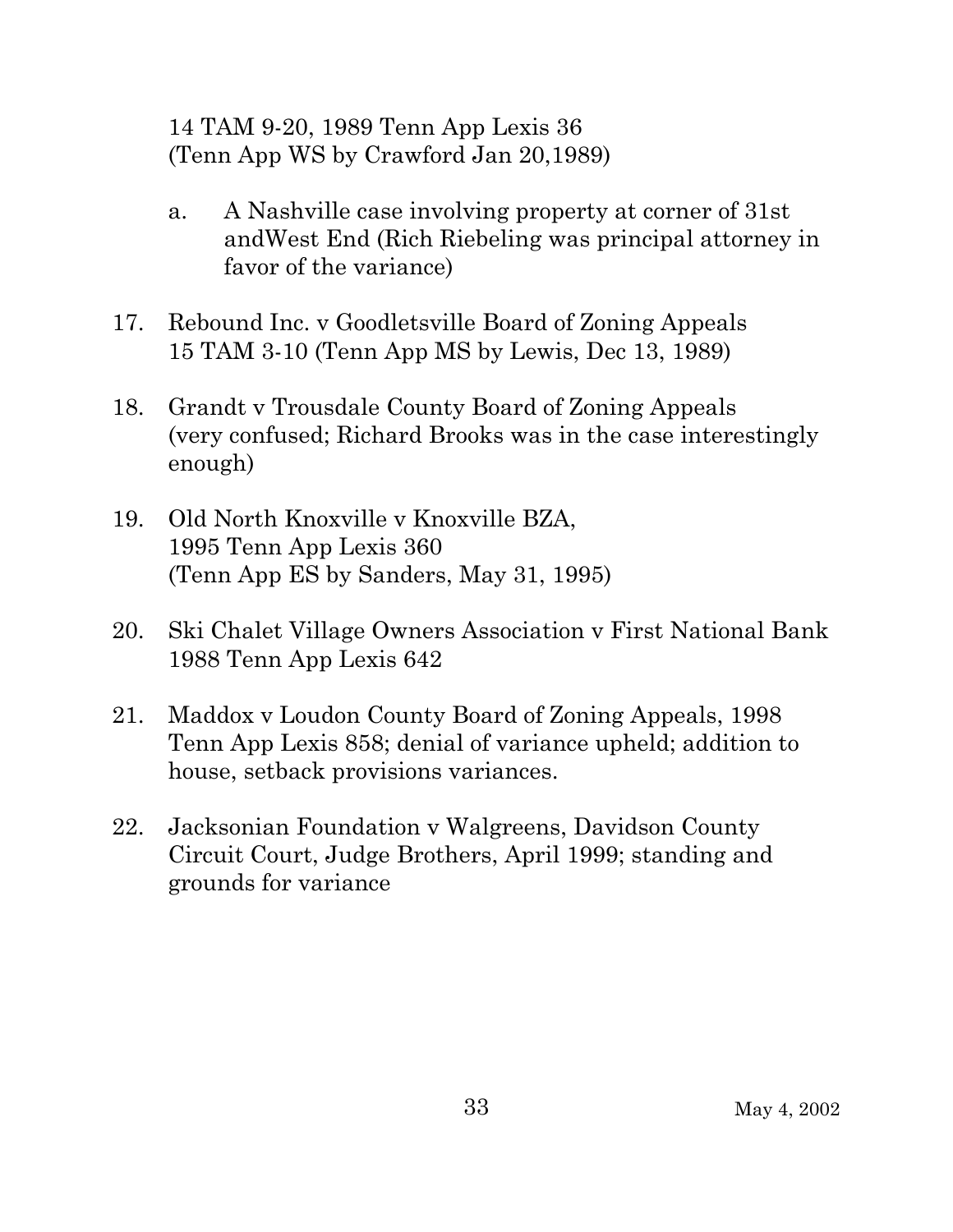Conditional Use Permit

- 1. Father Ryan
- 2. Meritt v Wilson County
- 3. Gregory v Metro Board of Zoning Appeals
- 4. Hoover v Metro Board of Zoning Appeals
- 5. Sexton v Anderson County
- 6. Harrell v Hamblen County
- 7. Stevenson v Palmer (conditions may be imposed)
- 8. Hunter v Gallatin BZA
- 9. Marsden v Metro BZA
- 10. David J. Joseph Company v Bailey
- 11. Eatherly v Metropolitan Board of Zoning Appeals
- 12. Noise v Metropolitan Board of Zoning Appeals
- 13. Rutledge v Gallatin Board of Zoning Appeals
- 14. Hedgepath v Norton, 839-416 (1992)
- 15. Hemontolor v Wilson County BZA
- 16. Nance v City of Memphis (could also be a PUD)(2 cases)
- 17. Kirk v Dyer County BZA, 88 TA Lexis 166 (landfill)
- 18. Poole v MBZA
- 19. Burns v MBZA (the David Lipscomb case)
- 20. Steele v MBZA (the Italian Street Fair case)
- 21. Hickerson v Flannery (the Sequoia Club case)
- 22. Rogers Group v City of Franklin
- 23. SMS Community Housing v Memphis and Shelby County Board of Adjustment
- 24. City of Gallatin v Sumner County BZA -- landfill which court refers to as a variance but is more probably a conditional use.
- 25. Cone Oil v Williamson County, Jaz:\cases\coneoil.wpw
- 26. Dia v City of Toledo, 937 FS 673 (ND Ohio 1996) Adult entertainment establishment
- 27. Advanced Sales v Wilson County Zoning (Tenn App. 1999 by Judge Cantrell) on the hard drive. No transcript; 60 day appeal rule.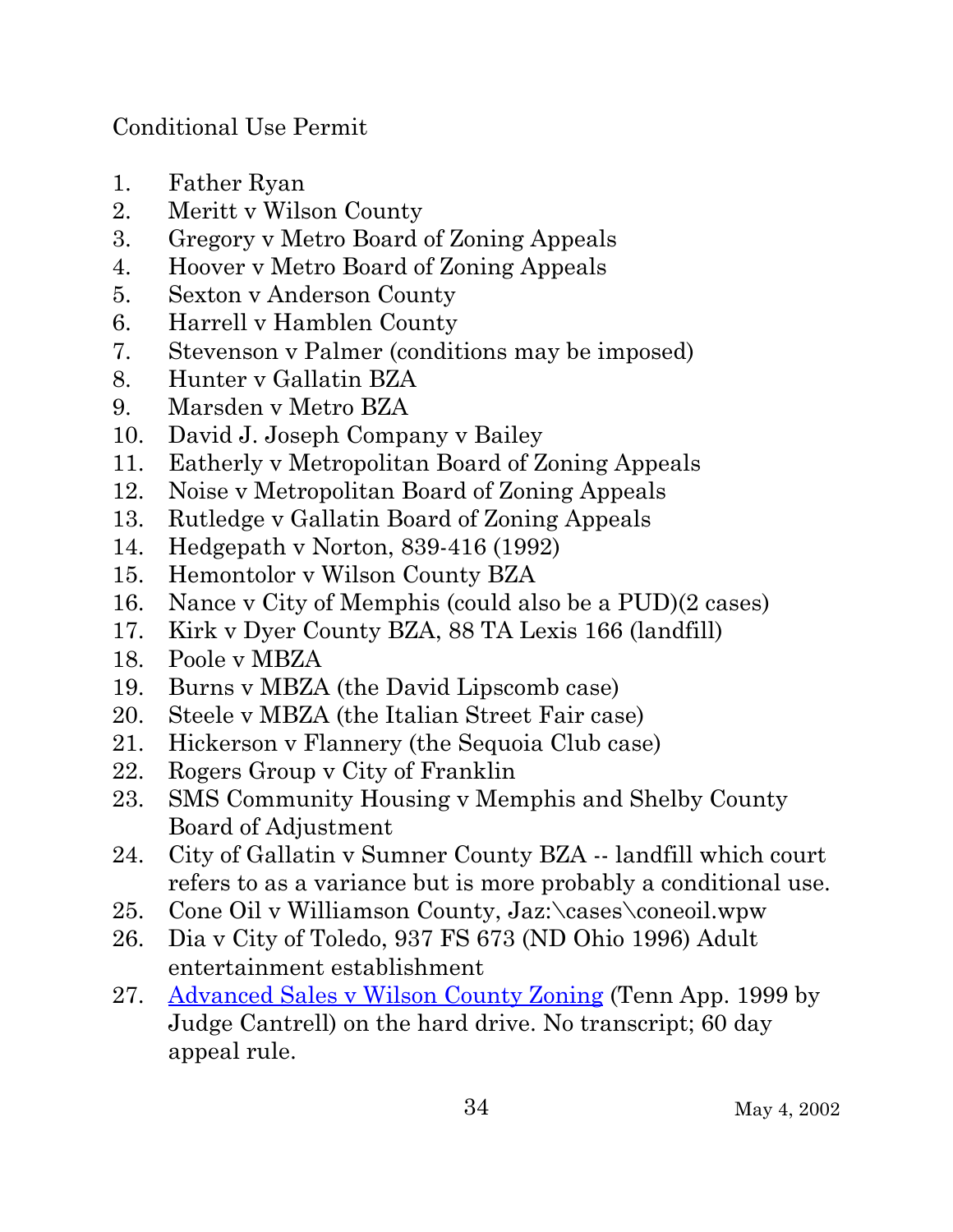#### Site Plan

- 1. Brooks v Fisher
- 2. Whittemore v City of Brentwood
- 3. First American v Franklin MPC
- 4. State ex rel. Stones River Realty v Rutherford County Regional Planning Commission (1986)
- 5. State ex rel Poteat v Bowman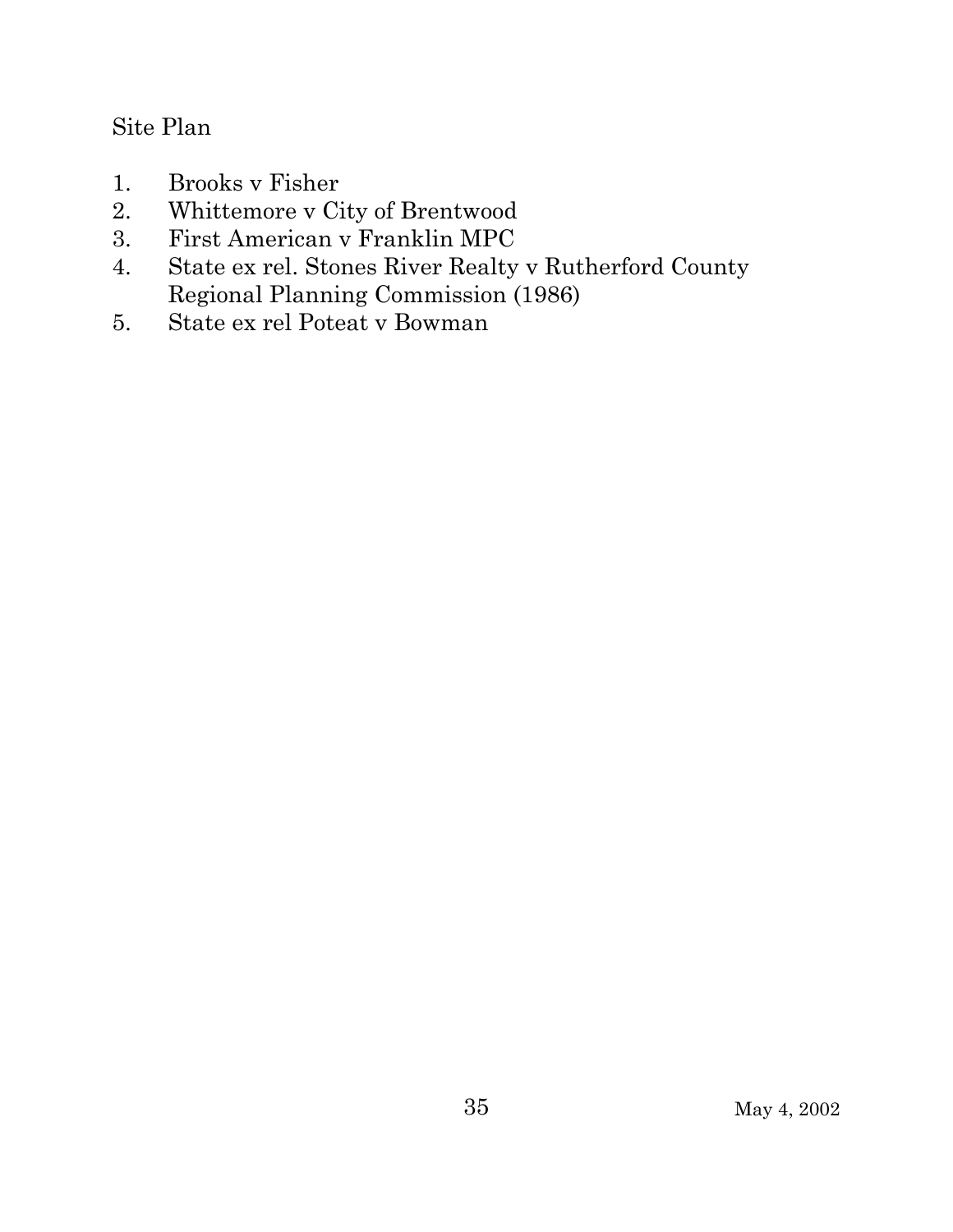## PUDs

- 1. Mullins v City of Knoxville
- 2. McCallen v City of Memphis
- 3. Davis v Metro Nashville
- 4. Hovenden v City of Gallatin
- 5. Evans v MPC (Donelson Pike PUD amendment)
- 6. Nance v City of Memphis (could be CUP?)(2 cases)
- 7. Robertson v Knox County
- 8. Howard v Testerman, 1988 TA Lexis 775 (Cantrell)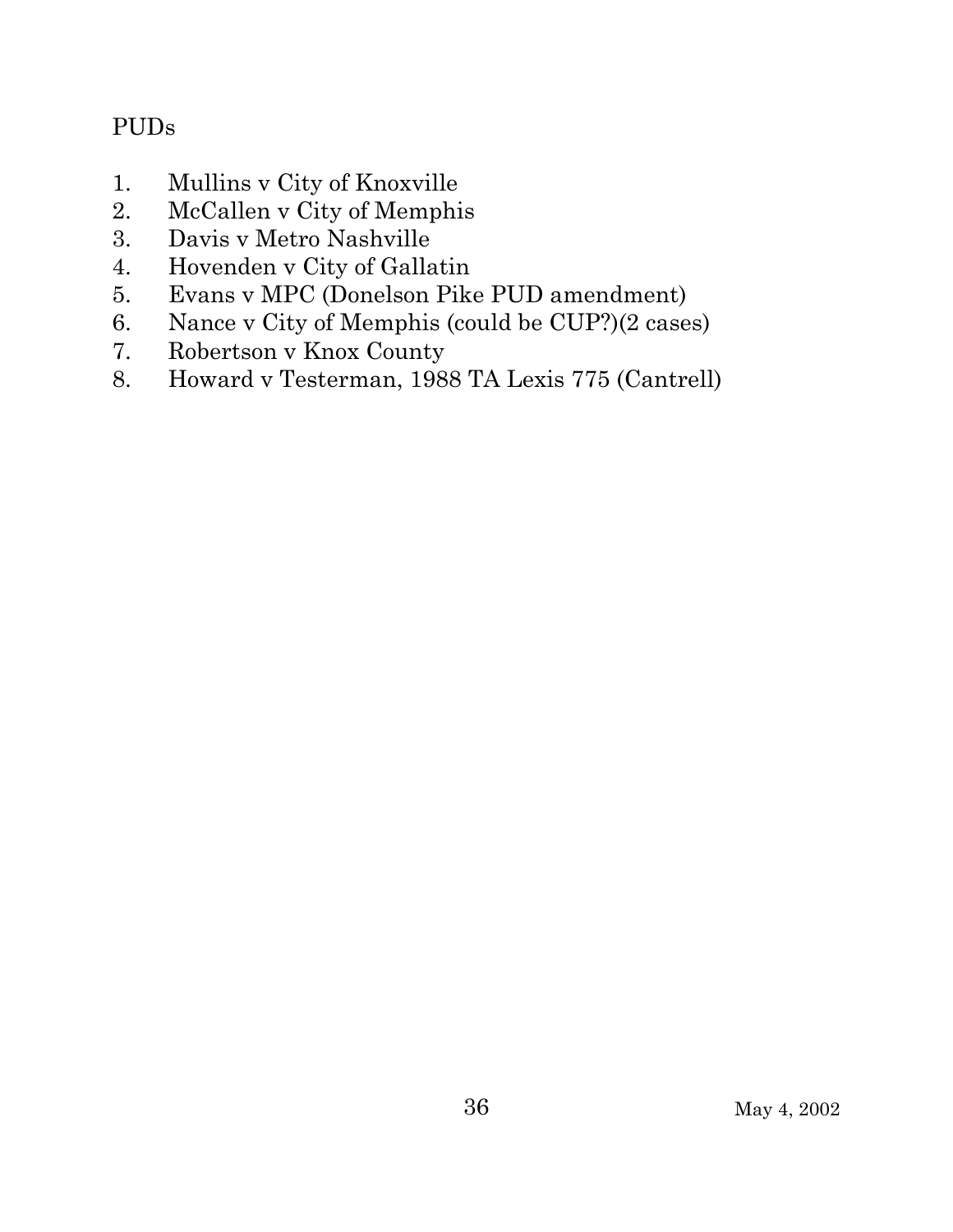Estoppel and Vested Rights

- 1. Howe Realty v City of Nashville
- 2. SCA Chemical v Sanidas
- 3. Schneider v Lazarov
- 4. Rebound Inc. v Goodletsville Board of Zoning Appeals
- 5. PEP Properties v Town of Farragut (1991)
- 6. Union Trust Co v Williamson County BZA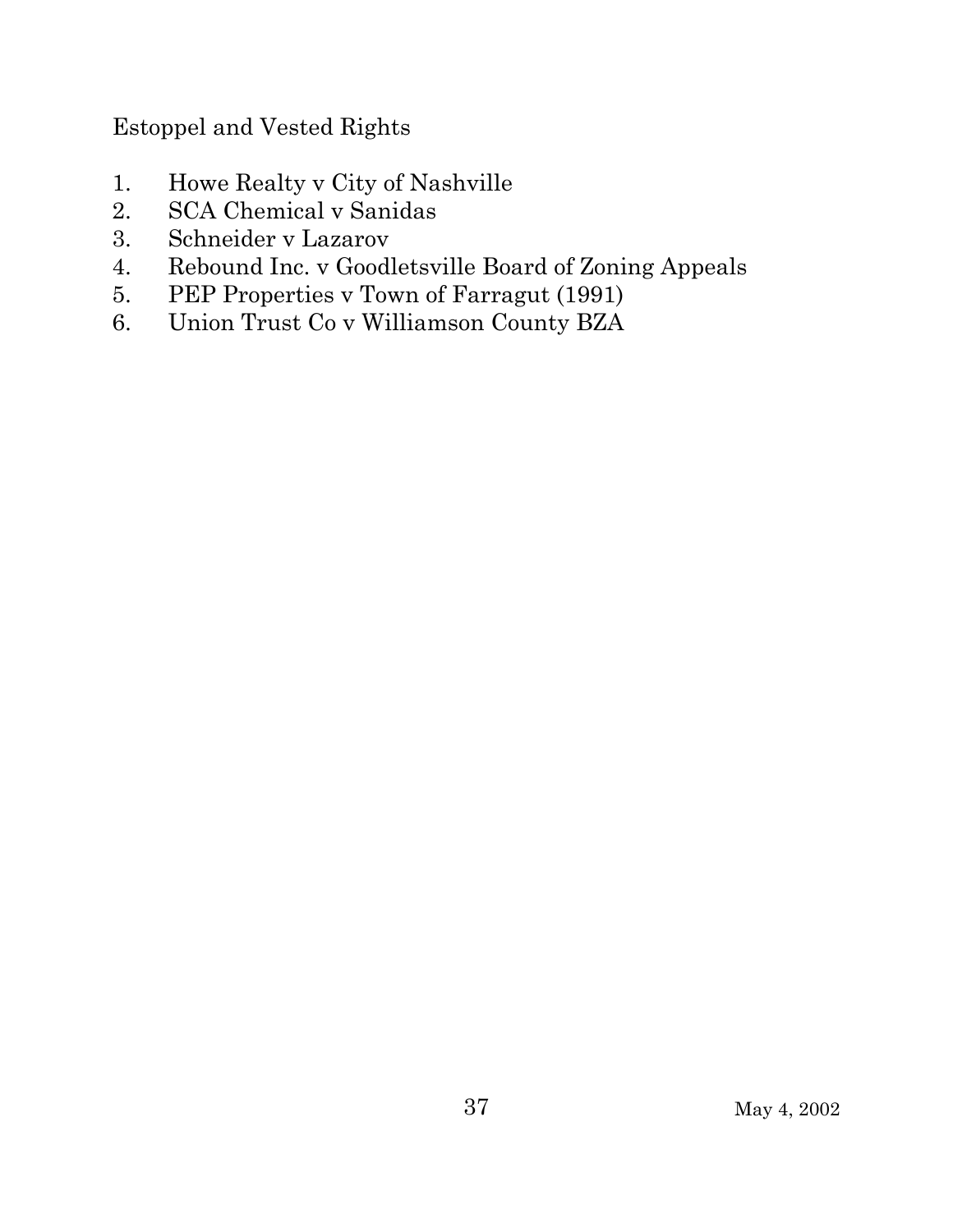### NCFU

- 1. Boles v City of Chattanooga
- 2. Rives v City of Clarksville
- 3. Fields v White 13-7-208 (auto salvage)
- 4. Town of Somerville v Glover
- 5. City of Gatlinburg v Maples, 89 TA Lexis 197
- 6. Ski Chalet, 88 TA Lexis 642
- 7. Clouse v Cook (1988)
- 8. Creative Displays
- 9. Ragan v Madison County
- 10. Denny v Neal
- 11. Sanders v Angie Properties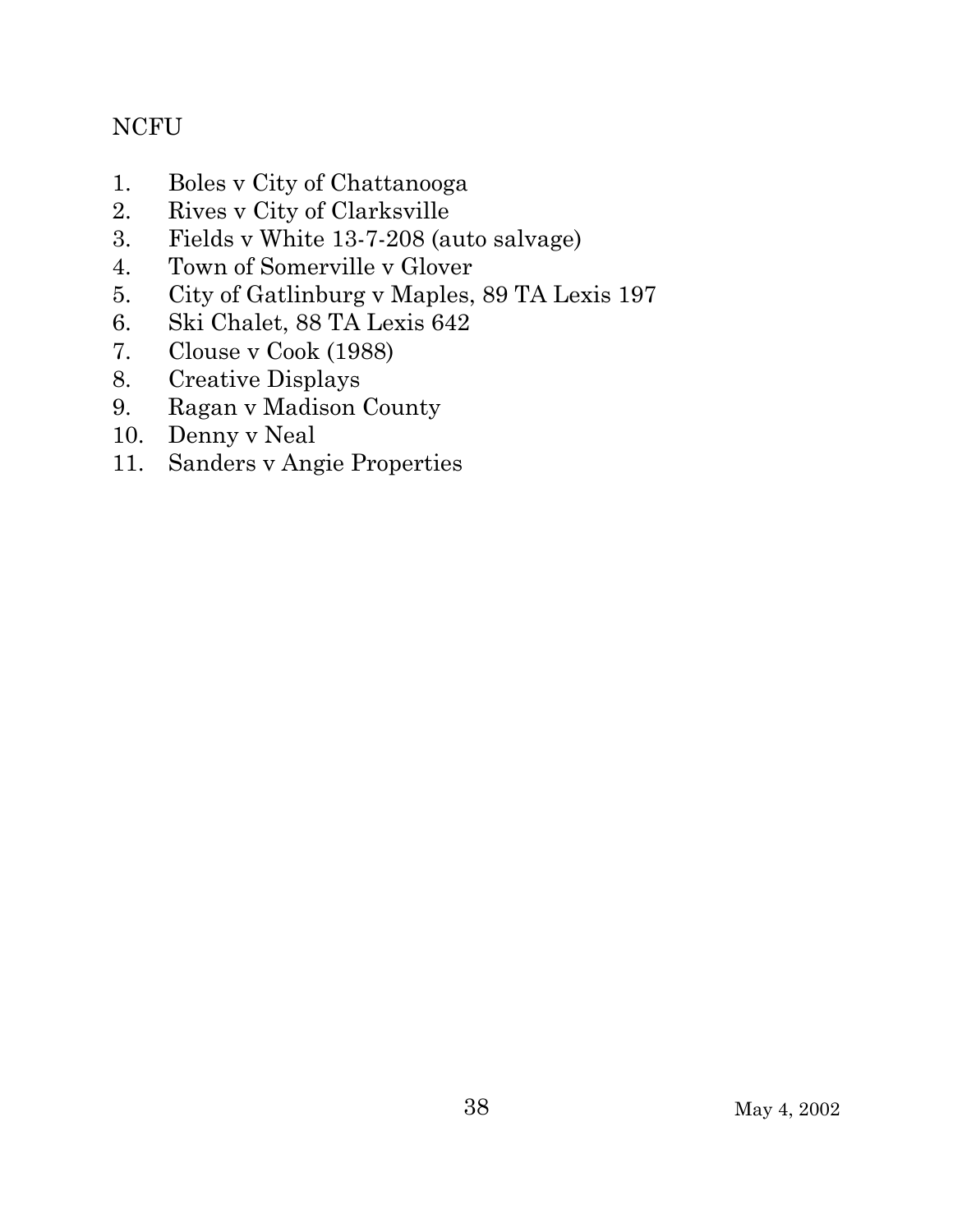# Standing

- 1. Angelo v Cook
- 2. Town of Somerville v Glover
- 3. Torbett v Anderson (53)
- 4. Rains v Knox County (1987)
- 5. Patterson v Cook, 655-955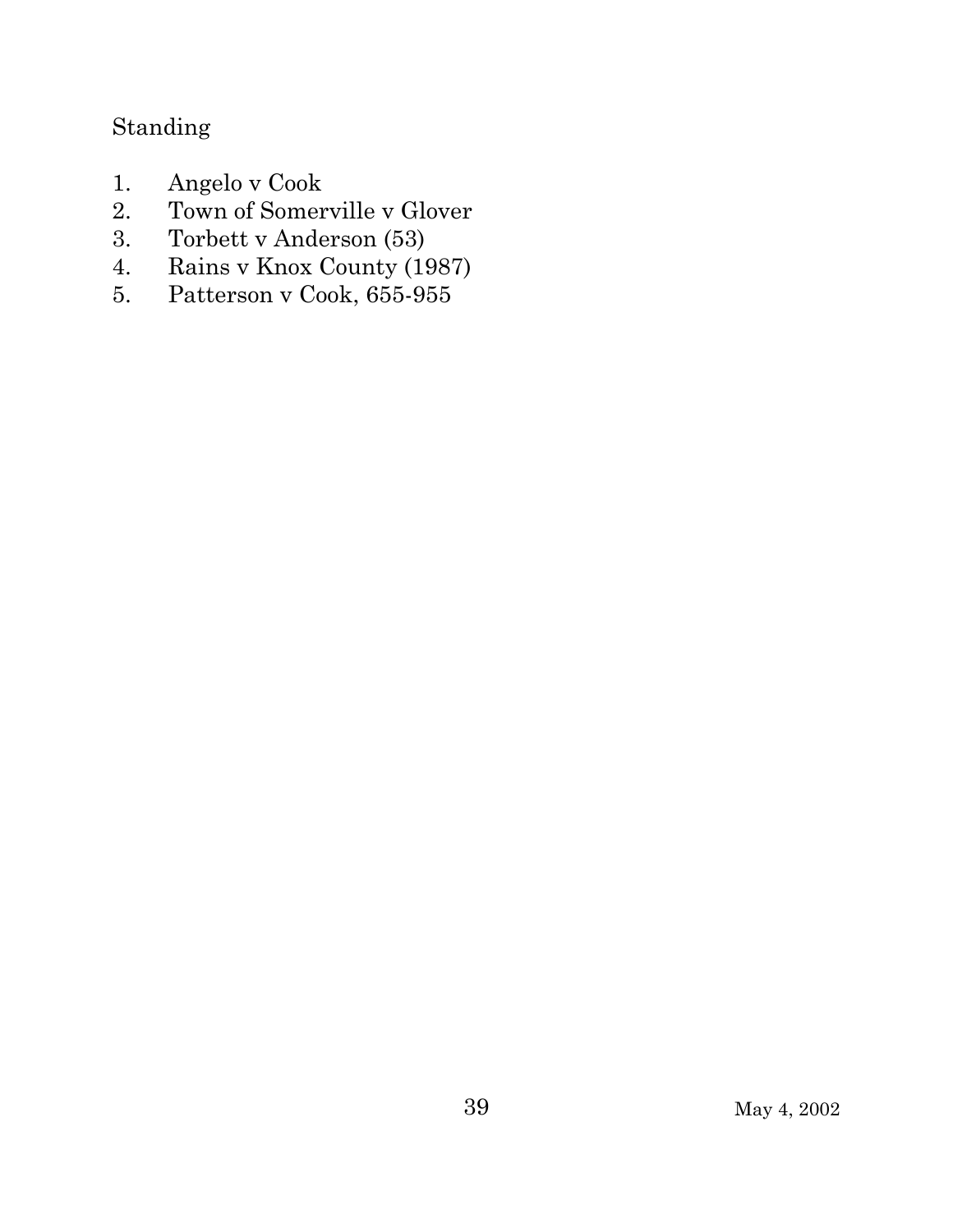Contract and Conditional Zoning

- 1. Copeland v City of Chattanooga, 866 S.W.2d 565 (Tenn.App. 1993)
- 2. Benton v City of Chattanooga, 88 TA Lexis 454 (copy on the hard drive)
- 3. O'Dell v Johnson City, 910 S.W.2d 436 (Tenn.App. 1995)
- 4. City of Knoxville v Ambrister, 196 Tenn 1, 263 SW 2d 528 (1953)
- 5. Haymon v City of Chattanooga, 513 SW 2d 185 (Tenn App. 1973)
- 6. Chickasaw Bluffs Consefvancy v City of Memphis, 1997 Tenn. App. Lexis 213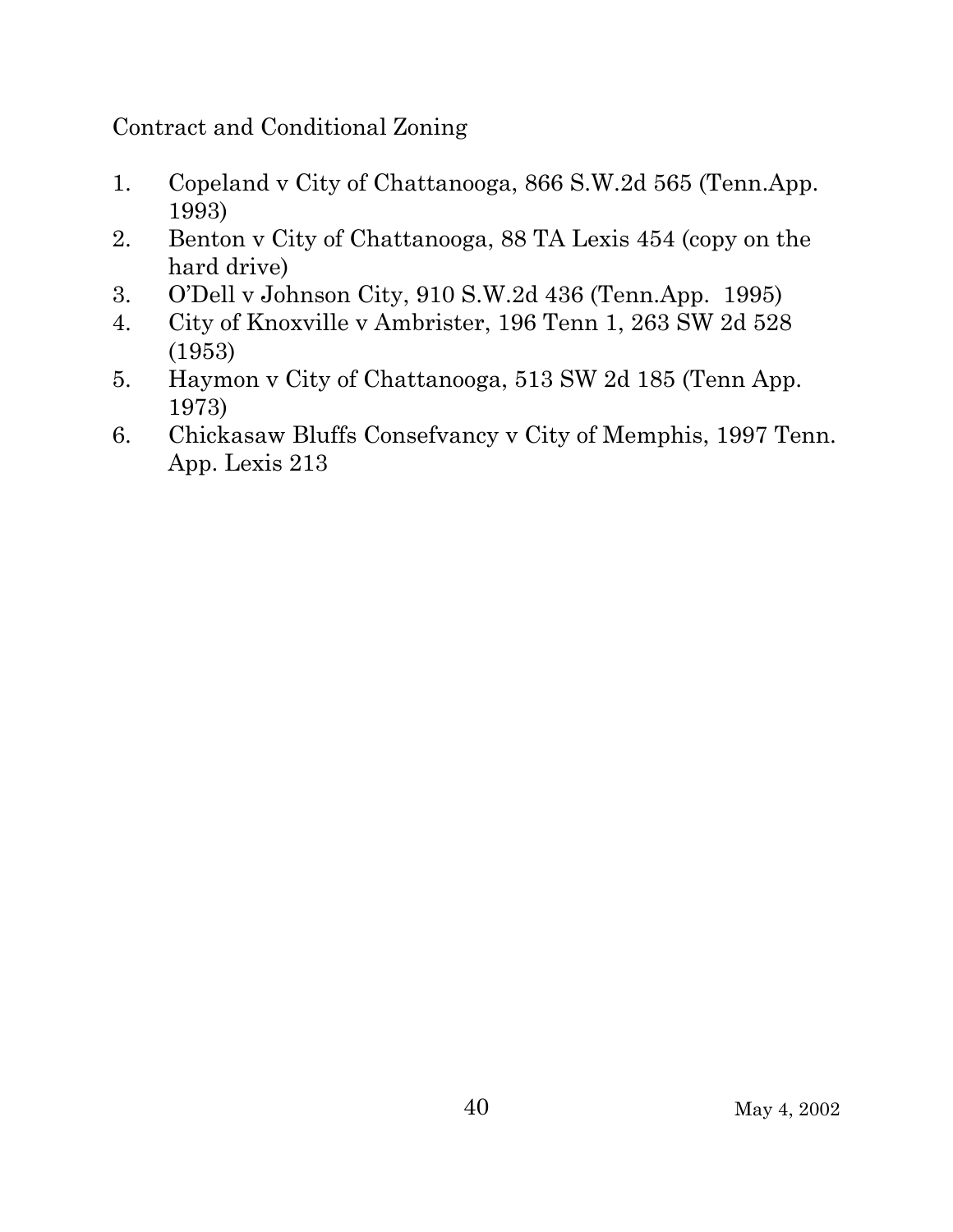#### Subdivisions

- 1. Loftin v Langsden
- 2. State ex rel Williamson County v Luna, Nov 1, 1984
- 3. Ballin v Tooley (1985)
- 4. State ex rel C & S Builders v Fairview Municipal Planning Commission, July 28, 1981; MS by Ben Cantrell; failure of MPC to act on subdivision plat w/i 30 words automatic approval.
- 5. City of Church Hill v Taylor, Tn App, ES, 22 Oct 96 leasehold division of property does not fall w/i meaning of subdivision statute. See Jaz:\cases\City of Church Hill v Taylor.wpw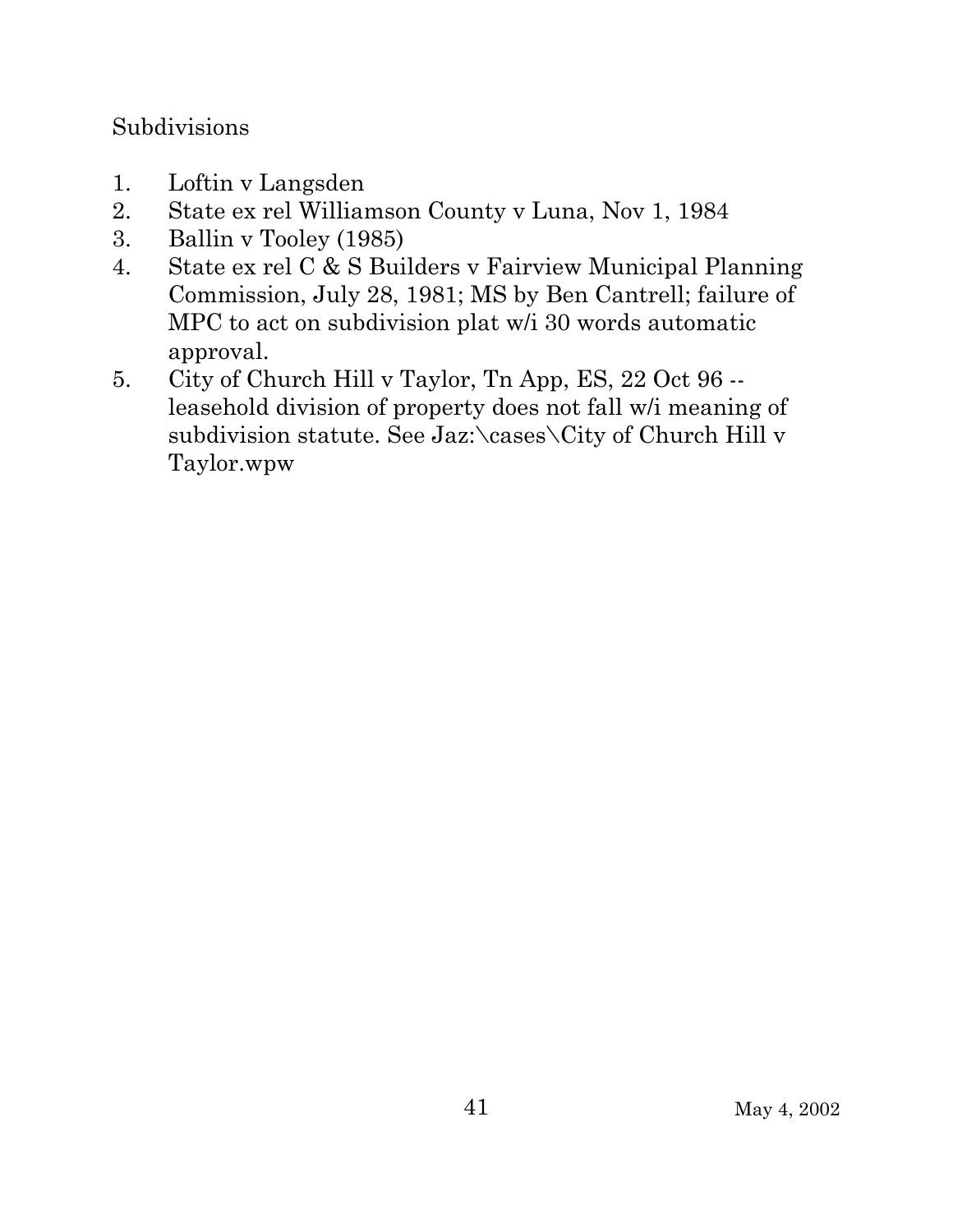## Mobile Homes

- 1. State ex rel. Morris v City of Nashville, 343-847 (1961)
- 2. State ex rel Smith v City of Nashville, 364-106 (TA 1962)
- 3. Mobile Home City v City of Chattanooga
- 4. Harrell v Hamblen County
- 5. Parker v Hamblen County Planning Commission (1995)
- 6. Clouse v Cook, 1988 Tenn Lexis 72; S Ct by Fones.
- 7. TMHA v Metropolitan Government
- 8. Federal cases